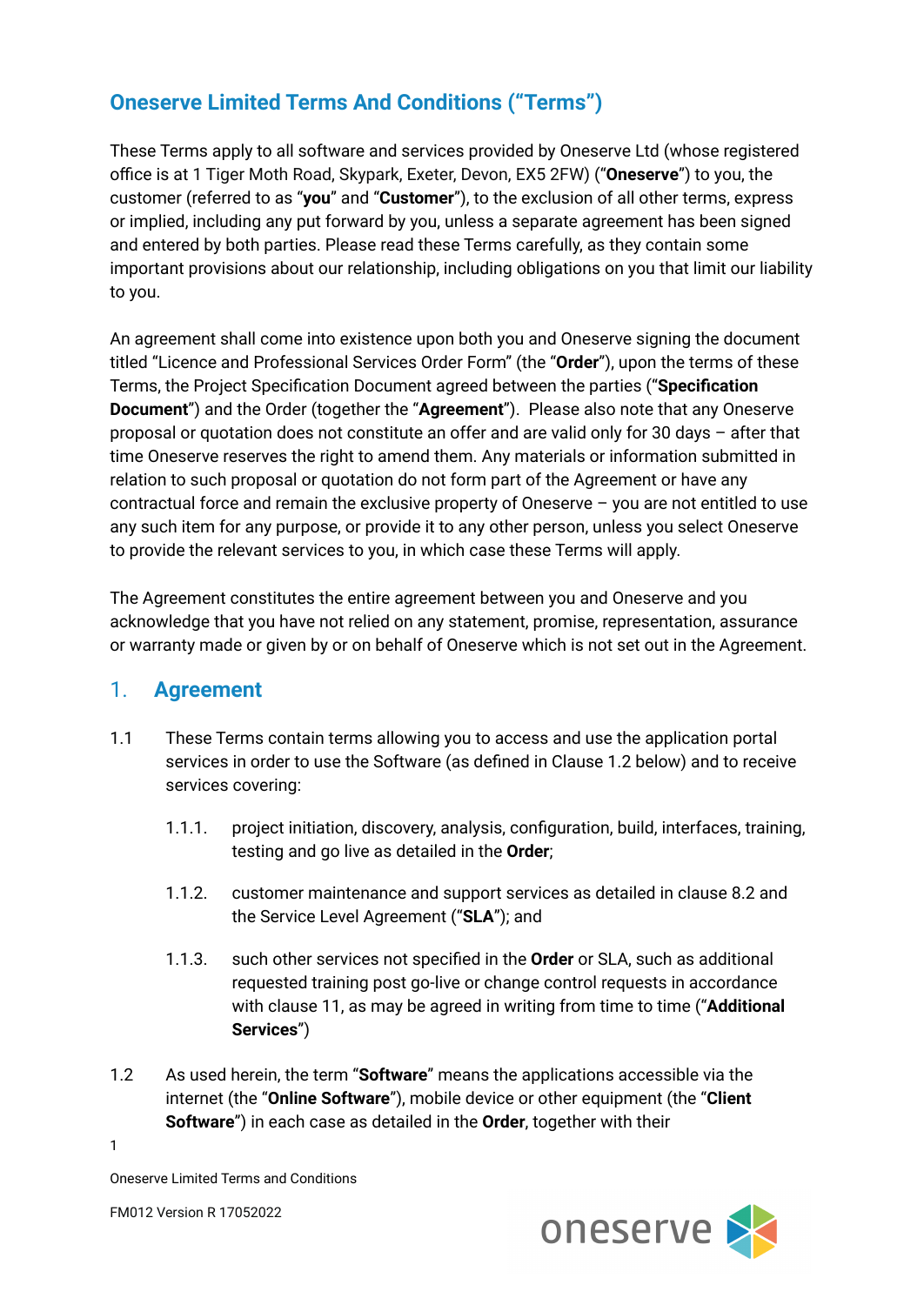enhancements/derivatives and all supporting documentation, if any, as well as new releases of the Software from time to time, in which previously identified faults have been remedied or to which any modification, enhancement, revision, upgrade or update has been made, or to which a further function or functions have been added ("**New Release**"). Software, as used herein, does not refer to source code, and no licence is granted in respect of source code of any kind.

## **2. Licence Of Software**

- 2.1 In consideration of the obligations that you undertake in the Agreement and, in particular but without limitation, in consideration of the payment of the Licence Fees (as defined in clause 10.1 below), Oneserve grants you a non-exclusive, non-transferable licence to use the Online Software via the internet, and a non-exclusive, non-transferable licence to use the Client Software in object-code form (meaning an executable program in machine readable binary code) on your own mobile devices, in both cases for the licensed number(s) of users, clients and/or properties indicated in the Order and for your own internal business purposes (the "**Licence**"). The Licence shall commence upon the start of Acceptance Testing (as defined in clause 7.3) or 30 days from the date of Order, whichever is the sooner and continue for such further period that you continue to pay the Licence Fees.
- 2.2 You are prohibited from making any permanent copy of the Online Software in any form, and from reverse engineering, decoding, disassembling or decompiling any of the Software, making derivative works incorporating any of the elements of the Software, or modifying, adapting, translating or copying any of the Software in any way, save as is expressly permitted by these Terms or required to be permitted by law. All information required to achieve interoperability of the Software with other software programs in accordance with Section 50B of the Copyright Designs and Patents Act 1988, as amended, is available from Oneserve. You may make copies of the Client Software only to the extent necessary for your proper use of the Software in accordance with these Terms and to the extent necessary for back-up purposes.
- 2.3 You shall ensure that all titles, logos, trade marks, copyright and restricted rights notices shall be reproduced in any copies of Client Software made pursuant to this Clause 2.2.

#### **3. Use Of Software**

- 3.1 You are responsible for procuring all necessary, compatible equipment and telecommunications facilities and services for your use of the Software.
- 3.2 You may make the Software available for use by your consultants, contractors and third party service providers with whom you trade ("**Access Parties**" or **"Access Party"** in the singular), but only for the purposes of your own business use of the Software

2



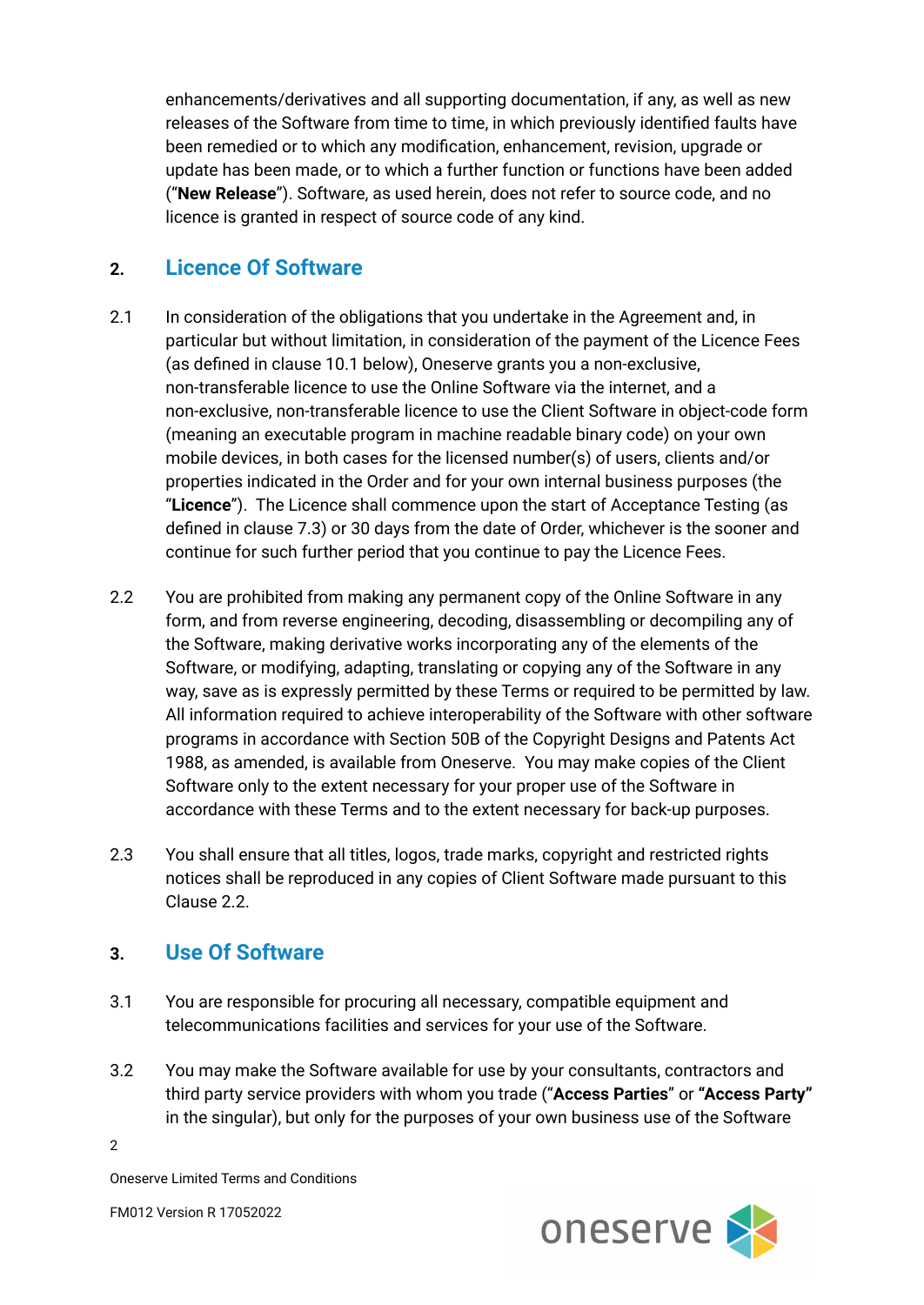and provided that you give prior written notice to Oneserve of any such person whom you propose to allow to use the Software.

- 3.3 You agree not to provide or otherwise make available the Software in whole or in part in any form to any person other than your employees and the Access Parties without the prior written consent of Oneserve. You shall ensure that your employees and all Access Parties are aware of and comply with these Terms as if they are party to it, and Oneserve reserves the right to require any Access Party to enter a direct agreement with Oneserve in relation to its use of the Software.
- 3.4 You will be responsible for your use and the use of the Software by Access Parties and you will not (and you will ensure that the Access Parties will not) use the Software in any manner that could damage, disable, overburden, or impair the Software or interfere with any other party's use of it.
- 3.5 You may not make the Software available to any other person for any purpose other than as specifically permitted by the Agreement, nor may you operate the Software on a bureau or similar basis for the benefit of any other person.
- 3.6 You agree to notify Oneserve immediately if you become aware of any unauthorised use of the whole or any part of the Software by any person.

## **4. Security And Limitations On Use**

- 4.1 The Software may only be used in conjunction with the number of licenses purchased. Each license will be allocated a unique ID and/or username and password, which is allocated to an individual person.
- 4.2 You will only use the Software in relation to your property and business (whether owned, managed or serviced by you). You acknowledge and agree that you shall not exceed any number of users, clients and/or properties specified in the Order without Oneserve's prior written agreement. You will not attempt to access any part of the Software which you are not authorised to access.
- 4.3 You agree not to use the Software for any purpose for which you are not authorised, or for any illegal, immoral or offensive purpose, or for any purpose which infringes a third party's rights, and not to use the Software to communicate any material which is obscene, defamatory, offensive, abusive, illegal, in breach of a third party's rights or otherwise unacceptable to Oneserve, or for spamming.
- 4.4 You acknowledge and agree that Oneserve shall have the right to attend (at Oneserve's cost) your premises at all reasonable times on reasonable notice in order to check that the Software is being used in accordance with these Terms and to check that the number of users, clients and/or properties specified in the Order has



3

Oneserve Limited Terms and Conditions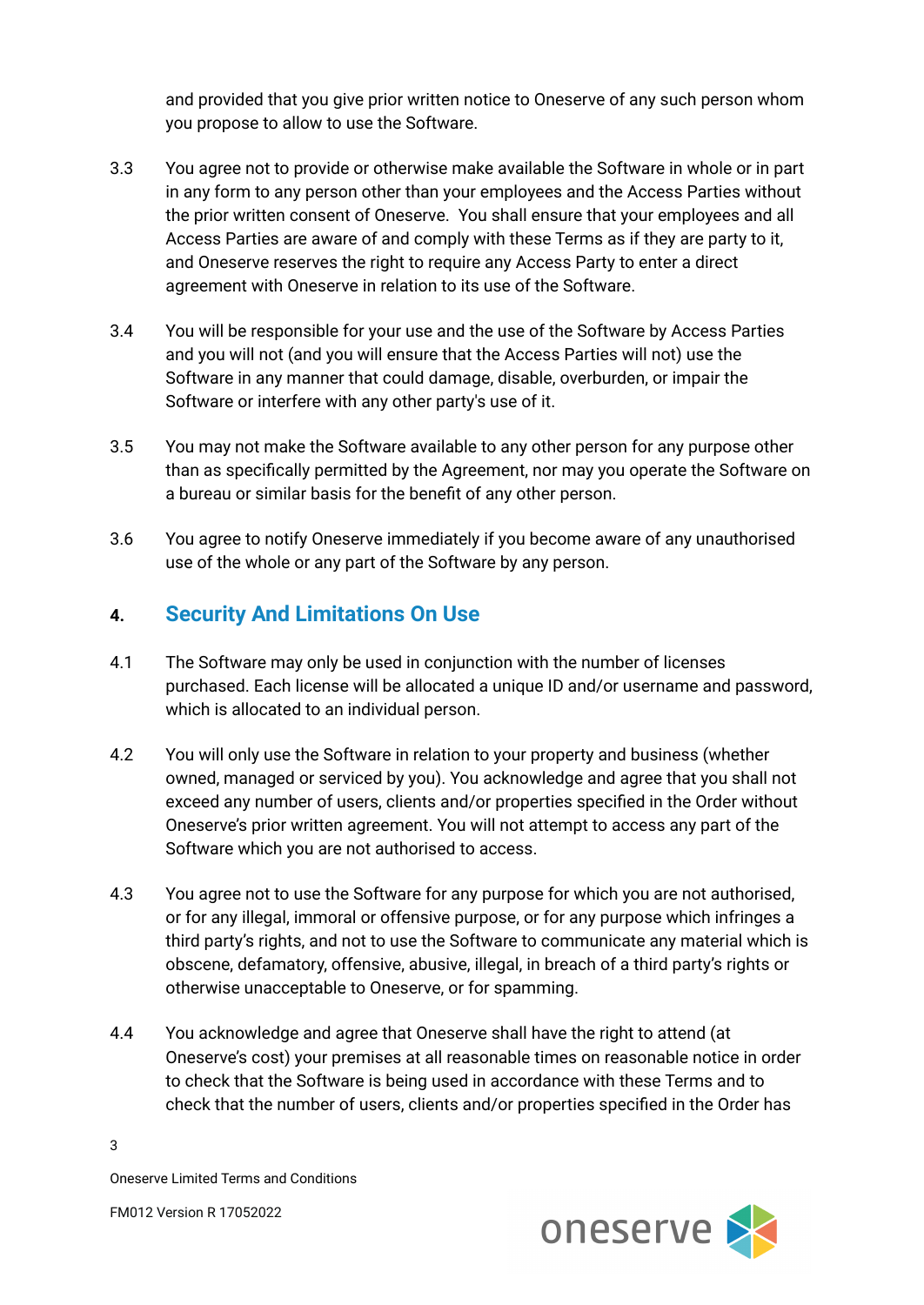not been exceeded. If it is revealed that you have underpaid the Licence Fees, you shall pay to Oneserve an amount equal to such underpayment within ten (10) days of written notice from Oneserve to that effect.

- 4.5 Oneserve reserves the right to suspend your access or the access of Access Parties to and use of the Software to you if it discovers any activity in breach of clauses 2, 3 or 4, or to charge additional Fees in respect of any direct costs incurred by Oneserve in connection with such breach.
- 4.6 In addition and without prejudice to the foregoing:
	- 3.6.1. Oneserve will not be liable for any use, misuse or abuse of the Software made by you or any Access Party; and
	- 3.6.2. you agree to indemnify, defend and hold harmless Oneserve from and against all claims, actions, proceedings, and all damages, losses, fines, judgements, demands, fees, costs and expenses (including legal fees and disbursements on a full indemnity basis) arising from or in connection with any use of the Software by you or any Access Party contrary to the terms of the Agreement.

# **5. Customer Data And Data Protection**

For the purposes of this clause, the following terms shall have the following meanings:

- **Controller, Processor, Data Subject, Personal Data, Personal Data Breach, processing** and **appropriate technical and organisational measures**: as defined in the Data Protection Legislation.
- **Data Protection Legislation:** all applicable data protection and privacy legislation in force from time to time in the UK including the UK GDPR; the Data Protection Act 2018 (and regulations made thereunder) and the Privacy and Electronic Communications Regulations 2003 (SI 2003/2426) as amended and all other legislation and regulatory requirements in force from time to time which apply to a party relating to the use of personal data (including, without limitation, the privacy of electronic communications).

**Domestic Law:** the law of the United Kingdom or a part of the United Kingdom.

**UK GDPR:** has the meaning given to it in section 3(10) (as supplemented by section 205(4)) of the Data Protection Act 2018.

5.1 You will own all data, including (so far as is legally possible) Personal Data, input and processed on the Software relating to your activities ("**Customer Data**") and you shall have the sole responsibility for the legality, reliability, integrity, accuracy and quality of such Customer Data (including Personal Data).

4



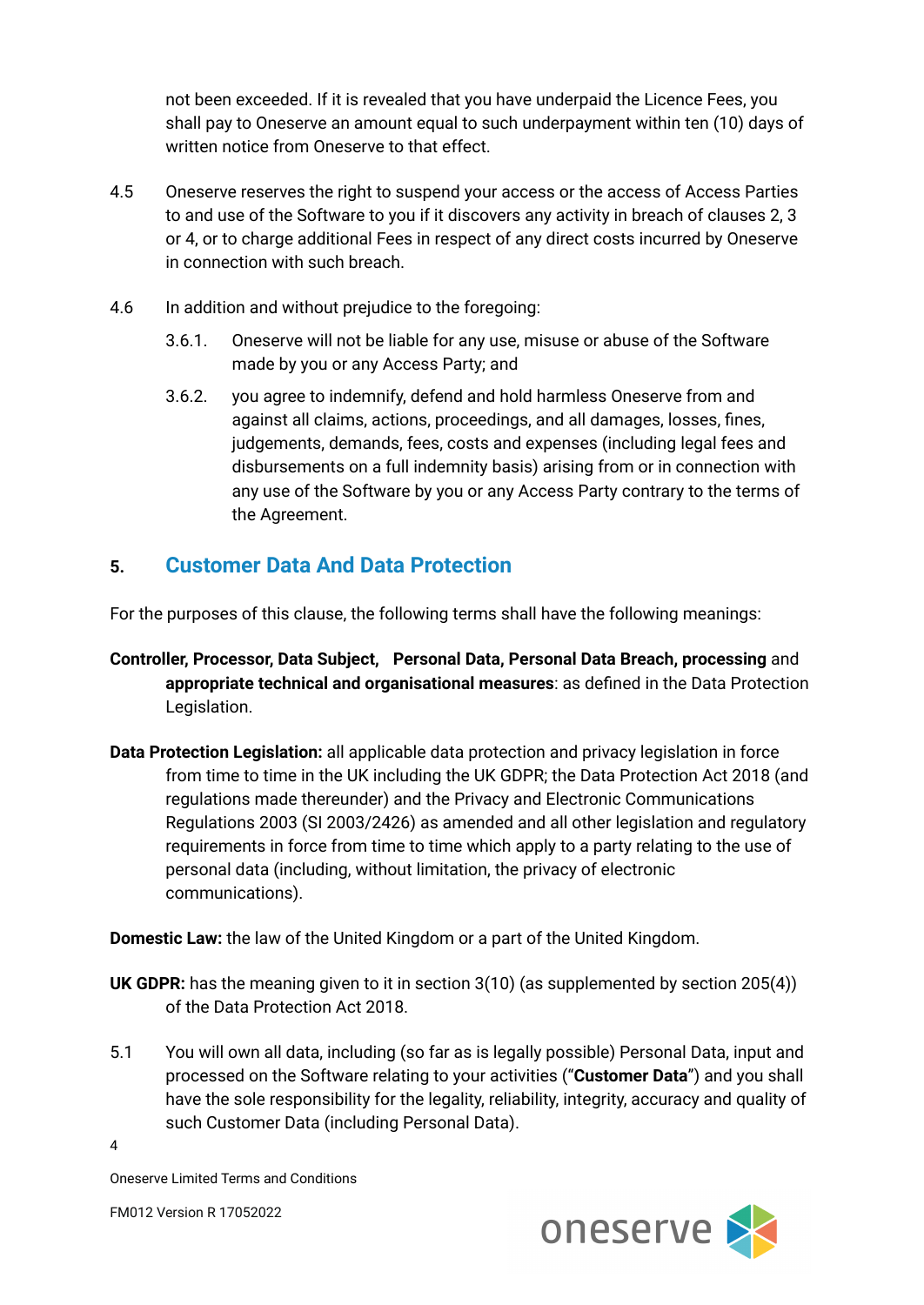- 5.2 Both parties will comply with all applicable requirements of the Data Protection Legislation. This clause 5.2 is in addition to, and does not relieve, remove or replace, a party's obligations or rights under the Data Protection Legislation.
- 5.3 The parties acknowledge that for the purposes of the Data Protection Legislation, the Customer is the Controller and Oneserve is the Processor of all Personal Data comprised within Customer Data ("**Customer Personal Data**").
- 5.4 Without prejudice to the generality of clause 5.2, you will ensure that you have all necessary and appropriate consents and notices in place to enable lawful transfer of any Personal Data to Oneserve for the duration and purposes of these Terms.
- 5.5 Without prejudice to the generality of clause 5.2, Oneserve shall, in relation to any Personal Data processed by it in connection with the performance of its obligations under these Terms:
	- 5.5.1. process that Personal Data only for the purposes set out in and duration of these Terms, unless Oneserve is required by Domestic Law to otherwise process that Personal Data. Where Oneserve is relying on Domestic Law as the basis for processing Personal Data, Oneserve shall promptly notify the Customer of this before performing the processing required by the Domestic Law unless the Domestic Law prohibits Oneserve from so notifying the Customer. Oneserve shall inform the Customer if, in the opinion of Oneserve, an instruction infringes the Data Protection Legislation;
	- 5.5.2. ensure that it has in place appropriate technical and organisational measures to protect against unauthorised or unlawful processing of Personal Data and against accidental loss or destruction of, or damage to, Personal Data, appropriate to the harm that might result from the unauthorised or unlawful processing or accidental loss, destruction or damage and the nature of the data to be protected, having regard to the state of technological development and the cost of implementing any measures (those measures may include, where appropriate, pseudonymising and encrypting Personal Data, ensuring confidentiality, integrity, availability and resilience of its systems and services, ensuring that availability of and access to Personal Data can be restored in a timely manner after an incident, and regularly assessing and evaluating the effectiveness of the technical and organisational measures adopted by it;
	- 5.5.3. ensure that all personnel who have access to and/or process Personal Data are obliged to keep the Personal Data confidential;
	- 5.5.4. assist the Customer insofar as this is possible (taking into account the nature of the processing and the information available to Oneserve), and at



5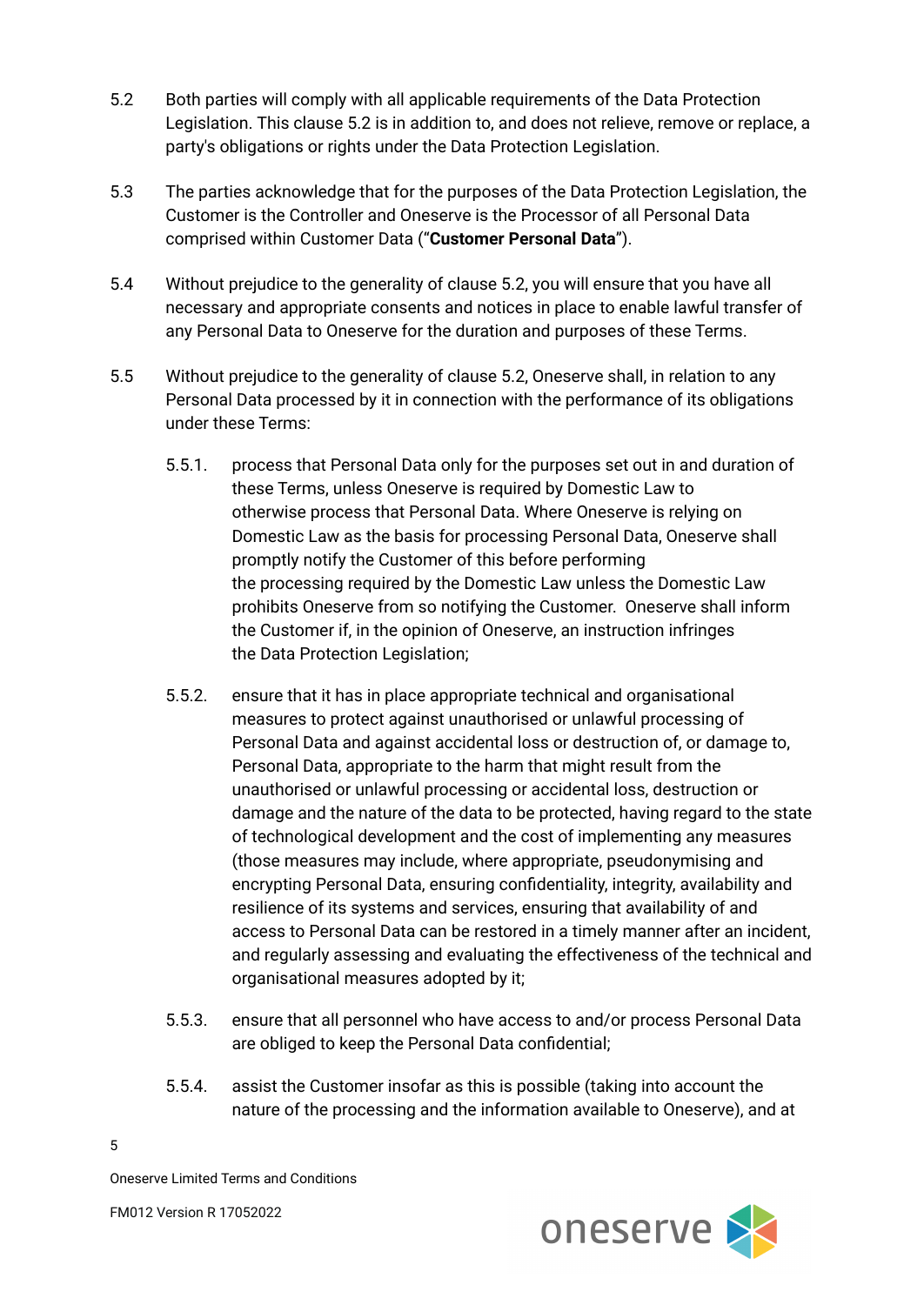the Customer's cost and written request, in responding to any request from a Data Subject and in ensuring compliance with the Customer's obligations under the Data Protection Legislation with respect to security, Personal Bata Breach notifications, impact assessments and consultations with supervisory authorities or regulators;

- 5.5.5. at the written direction of the Customer, delete or return Personal Data and copies thereof to the Customer on termination of these Terms unless required by Domestic Law to store the Personal Data;
- 5.5.6. maintain complete and accurate records and information to demonstrate its compliance with this clause 5 and allow for reasonable audits by the Customer or the Customer's designated auditor, for this purpose, provided that:
	- (a) any such audit takes place during normal business hours and with no unreasonable disruption to Oneserve's business;
	- (b) the Customer (or its nominee) will have access only to information relating to the processing of Customer Personal Data and Oneserve's compliance with its associated obligations under this clause 5; and
	- (c) the Customer (or its nominee) will not have access to any information that is proprietary to Oneserve or confidential information that Oneserve holds on behalf of third parties.
- 5.6 Each party will notify the other party without undue delay on becoming aware of a Personal Data Breach relating to either party's obligations under these Terms.
- 5.7 The Customer hereby provides its prior, general authorisation for the Company to:
	- 5.7.1. appoint and replace sub-processors to process the Customer Personal Data, provided that Oneserve will:
		- (a) ensure that the terms on which it appoints such sub-processors comply with Data Protection Legislation and are consistent with the obligations imposed on Oneserve in this clause 5 (insofar as it applies to Customer Personal Data);
		- (b) remain responsible for the acts and omission of any such sub-processor as if they were the acts and omissions of Oneserve; and
		- (c) inform the Customer of any intended changes concerning the addition or replacement of the sub-processors via notice on Oneserve's website, thereby giving the Customer the opportunity to object to such changes provided that if the Customer objects to the changes and



6

Oneserve Limited Terms and Conditions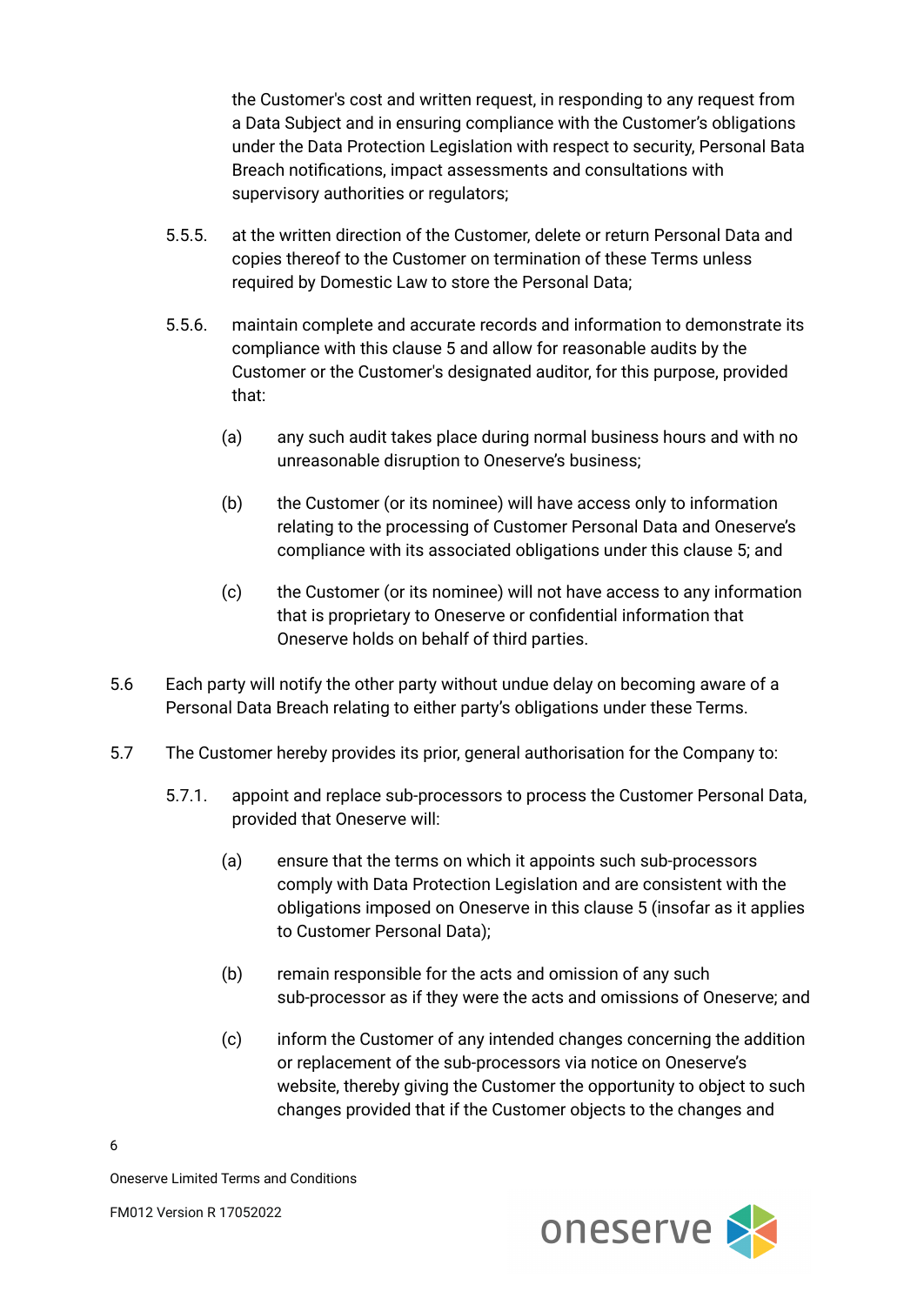cannot demonstrate, to Oneserve's reasonable satisfaction, that the objection is due to an actual or likely breach of Data Protection Legislation, the Customer shall indemnify Oneserve for any losses, damages, costs (including legal fees) and expenses suffered by Oneserve in accommodating the objection;

- 5.7.2. transfer Customer Personal Data outside of the UK as required for the purposes of performing its obligations under these Terms, provided that Oneserve shall ensure that all such transfers are effected in accordance with Data Protection Legislation. For these purposes, the Customer shall promptly comply with any reasonable request of Oneserve, including any request to enter into standard data protection clauses adopted by the UK Information Commissioner's Office from time to time.
- 5.8 The Customer shall indemnify and keep indemnified Oneserve in respect of all loss, and damage, cost, expense (including legal fees), administrative sanction, fine, penalty, action or other liability that Oneserve incurs as a result of any breach by the Customer of this clause 5 or the Data Protection Legislation.
- 5.9 In the course of processing Customer Personal Data, Oneserve may derive anonymised, aggregated data based on Personal Data (where, for the avoidance of doubt, such derived data shall not include Personal Data). The Customer acknowledges that Oneserve owns all such anonymised, aggregated data and that Oneserve may use such data as it considers appropriate, at its discretion, including for:
	- 5.9.1. statistical analysis;
	- 5.9.2. monitoring, development and enhancement of Oneserve's products and services;
	- 5.9.3. the publication of industry statistics and market trends; and
	- 5.9.4. reporting and benchmarking to third parties,
- subject to Oneserve's continued compliance with the Data Protection Legislation (insofar as applicable) in respect of such usage.
- 5.10 Oneserve backs-up data once every twenty-four hours. In the event of any loss of Customer Data, your sole and exclusive remedy shall be for Oneserve to use reasonable endeavours to restore the lost or damaged Customer Data from the latest back-up of such data and up to the point of the last committed transaction as maintained by Oneserve in accordance with its back-up procedures.
- 5.11 Interface file storage is retained on a 90 day rolling basis only. Data beyond this timescale will not be available.
- 7



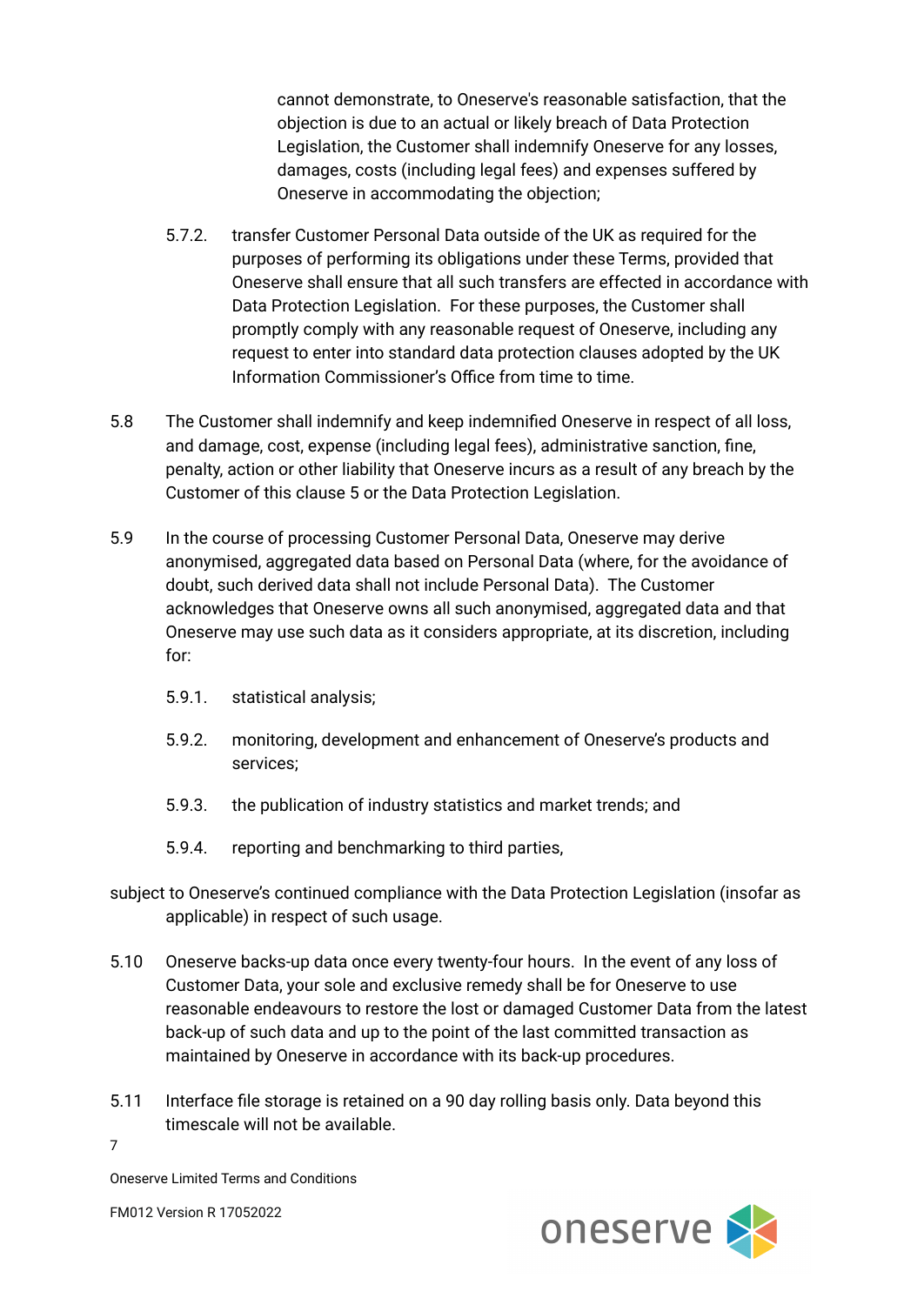5.12 Oneserve's total aggregate liability in contract, tort (including negligence or breach of statutory duty), misrepresentation, restitution or otherwise, arising in connection with breach of this clause 5 or the Data Protection Laws, shall be as set out at clause 15.5.

## **6. Implementation And Professional Services**

- 6.1 In consideration of the payment of the Professional Services Fees, as detailed in clause 10, Oneserve shall carry out the Professional Services as specified in the Order.
- 6.2 Oneserve shall supply to you, within a reasonable time before any delivery date, such information and assistance as may be necessary to enable you to prepare the site for installation of the Software.
- 6.3 The Professional Service days quoted in the Order may include not only the time spent on your affairs but also on the level of skill and responsibility and the importance and value that we provide.
- 6.4 You shall be responsible for ensuring that your systems and site are prepared and ready in accordance with information provided by Oneserve for installation purposes. You will provide timely turnaround, as agreed, to Oneserve's questions and requests to validate approaches and shall ensure your personnel and third-party contractors do so accordingly. You furthermore agree to carry out any responsibilities for implementation as detailed in the Specification Document.
- 6.5 Further costs may be incurred as a result of delayed information, decisions, postponements or changes. We will notify you in advance of any charges.
- 6.6 If any Software delivery is delayed at your request, or because of your acts or omissions, any implementation dates in the Specification Document shall be amended by agreement to take account of such delay. If Oneserve can demonstrate that the delay has resulted in an increase in cost to Oneserve of carrying out its obligations under the Agreement, Oneserve reserves the right, at its sole discretion, to increase the Licence Fees by an amount not exceeding any such demonstrable cost.

# **7. Acceptance Tests**

- 7.1 Following the delivery of the Software (excluding New Releases), Oneserve shall provide you with such assistance with the implementation of the Software as may reasonably be required.
- 7.2 You shall be responsible for the delivery of the proposed user acceptance criteria to test data for acceptance testing of the Software (excluding New Releases) ("**Acceptance Tests**").

8



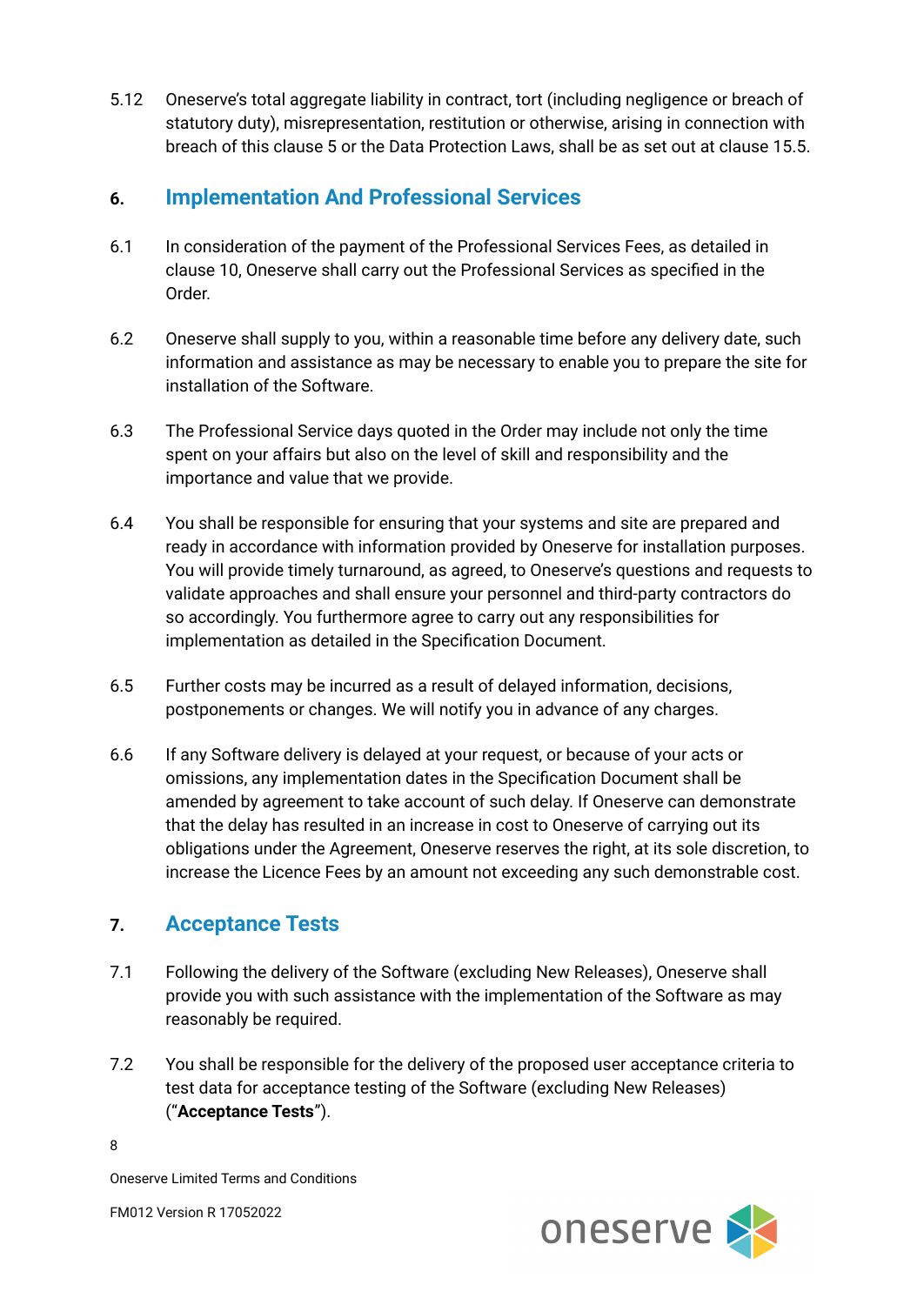- 7.3 You shall carry out the agreed Acceptance Tests for the Software within any timescales agreed for testing following the analysis stage ("**Timescales**") and allow Oneserve to observe all or any part of the testing ("**Acceptance Testing**").
- 7.4 If the Software fails to pass the Acceptance Tests, you shall, within the Timescales, provide a written notice to Oneserve to this effect, giving details of such failure(s). Oneserve shall remedy the defects and/or deficiencies and the relevant test(s) shall be repeated within a reasonable time.
- 7.5 If the Software fails in some material respect to pass any repeated Acceptance Tests within any relevant Timescales, then you may, by written notice to Oneserve, choose at your sole discretion:
	- 7.5.1. to fix (without prejudice to your other rights and remedies) a new date for carrying out further tests on the Software on the same terms and conditions. If the Software fails such further tests then you may request a repeat test under this clause 7.5.1;
	- 7.5.2. to permit installation of the Software subject to such change of acceptance criteria, amendment of the Specification Document and/or reduction in the Licence Fees as, after taking into account all the relevant circumstances, is reasonable; or
	- 7.5.3. if Oneserve is unable to correct material defects within the relevant Timescales from the commencement of Acceptance Testing, to reject the Software as not being in conformity with the Agreement, in which event you may terminate the Agreement, subject to paying all reasonable costs.
- 7.6 Acceptance of the Software shall be deemed to have occurred on whichever is the earliest of:
	- 7.6.1. the written approval by you confirming the acceptance for the Software to pass the Acceptance Tests;
	- 7.6.2. the expiry of five days after the completion of all the Acceptance Tests, unless you have given any written notice under clause 7.5;
	- 7.6.3. the expiry of twenty days after the installation of the Software if the Acceptance Tests have not started, or have not been pursued with due diligence; or
	- 7.6.4. the use by you of Software in a live production environment.
- 7.7 Oneserve shall be given an extension of the timetable of any one or more of the implementation stages in Specification Document if one of more of the following events occurs:

9



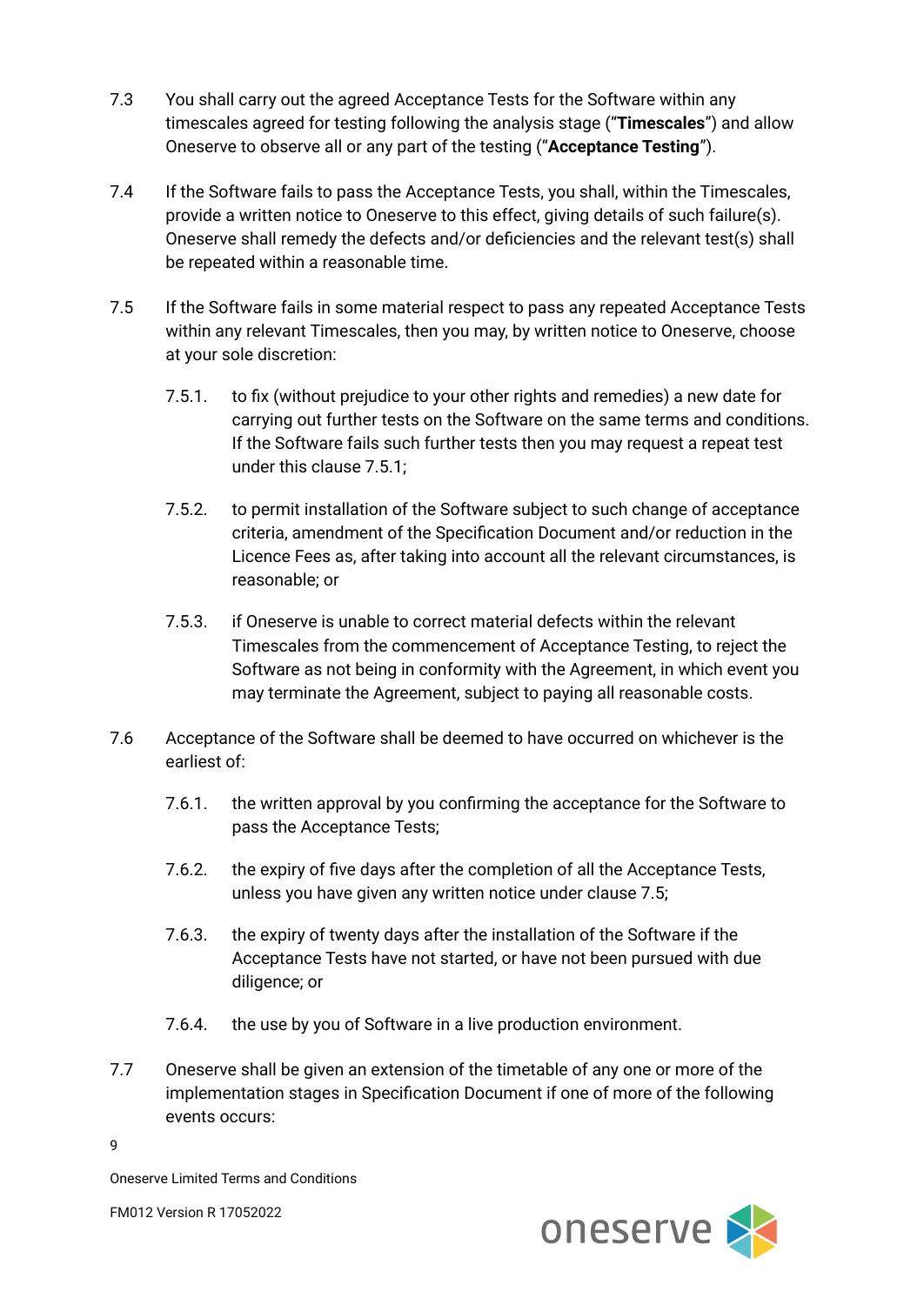- 7.7.1. a variation to the Software is made at your request under the change control procedures detailed in clause 11;
- 7.7.2. a force majeure event occurs as described in clause 18;
- 7.7.3. a delay is caused in whole or in part by your act or omission or that of your employees, agents or third-party contractors.
- 7.8 If Oneserve is entitled to an extension of time under clause 7.7, it shall give written notice to you not later than seven days after the beginning of the event. Such notice shall specify the event relied on and, in the case of a force majeure event under clause 18, shall estimate the probable extent of the delay. Each party's Project Manager shall use best endeavours to agree in writing, what extension of time is reasonable in the circumstances and the implementation dates shall be deemed amended accordingly.
- 7.9 Oneserve's assistance with Acceptance Testing shall form part of the Professional Services.

## **8. Support Services And Additional Services**

- 8.1 The provision of Support Services is included as part of the Licence Fees and shall consist of operational assistance and technical support to be rendered via an email and telephone helpdesk operated through Oneserve's Call Centre during "**Working Hours**" (7.30am - 5.30pm Monday to Friday excluding public holidays). Support Services will be provided in accordance with the then current version of SLA as provided by Oneserve to you and for the duration of the Term (as defined in clause 13.4. below).
- 8.2 Additional Services are available as agreed in writing between the parties. Oneserve shall discuss any Additional Services proposed by you and such discussion may result in Oneserve providing a quotation for such work. Such Additional Services will be provided in accordance with these Terms.

## **9. Services And Customer Obligations**

- 9.1 During the Term, you shall not, without Oneserve's prior written approval, allow any person other than a Oneserve representative to modify, repair or maintain any part of the Software.
- 9.2 You shall cooperate with Oneserve in any manner reasonably required by Oneserve in order to carry out the Services, including provision of information and data, making available suitably qualified employees and contractors and, subject to the Oneserve's compliance with your normal security requirements:

10



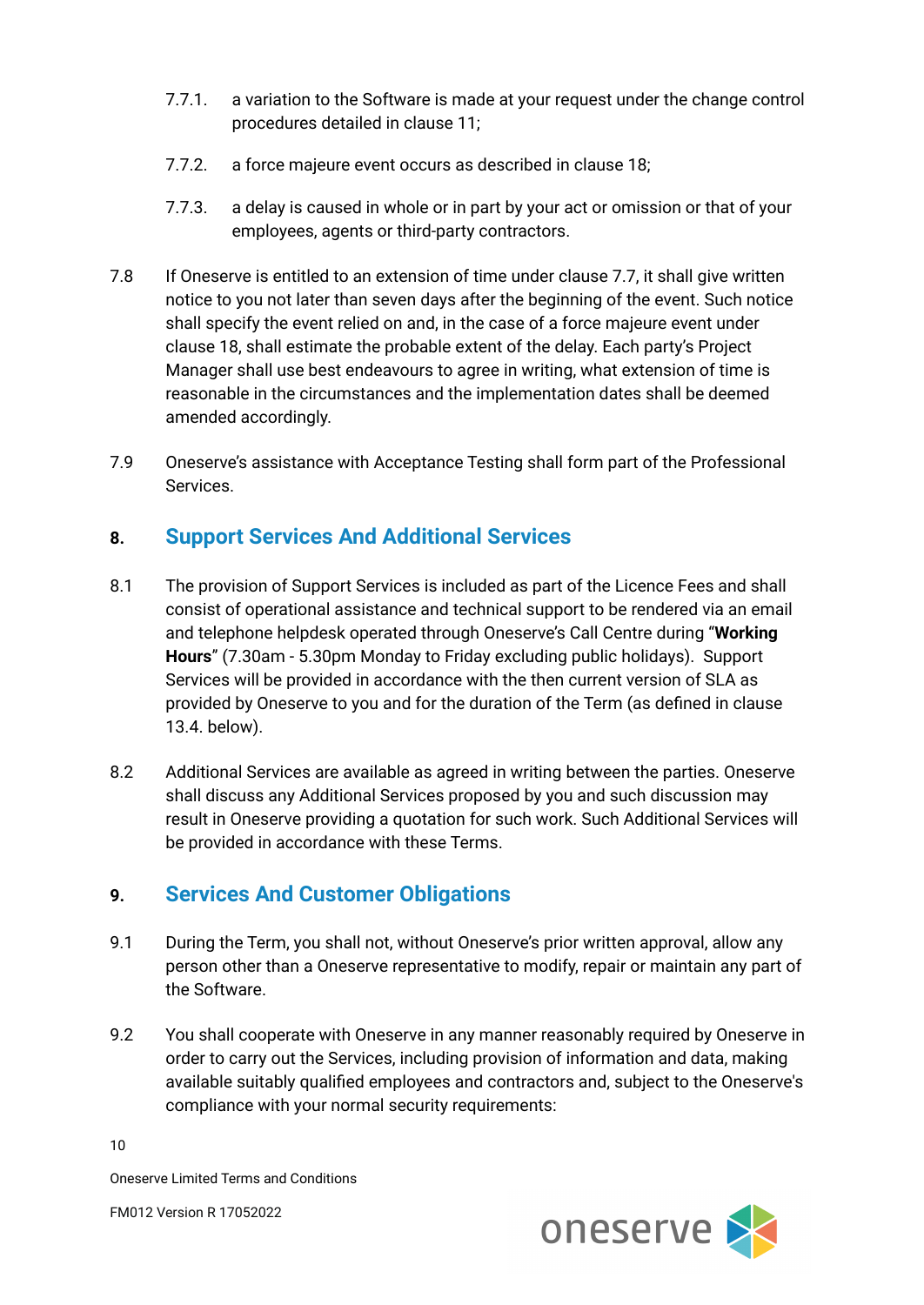- 9.2.1. provide necessary access to your systems and personnel for the purpose of carrying out the Services;
- 9.2.2. when Oneserve staff are working on your site, provide facilities and supplies reasonably required by Oneserve, such as power and computer consumables.
- 9.3 If applicable and where provided by Oneserve, you are responsible for the installation of IOT sensors and the suitability of the environment for which it is intended and installed.

#### **10. Fees**

- 10.1 In the Agreement, the "**Fees**" means the periodic fees payable for the Licence ("**Licence Fees**"), the fee for carrying out the Professional Services in accordance with clauses 6 and 7 ("**Professional Services Fee**"), each as specified in the Order, and such other fees as are payable for the Additional Services, chargeable at the rate notified to you at the time ("**Additional Services Fee**") and any other costs arising under this Agreement. The Professional Services Fee and the Additional Services Fee are charged on a time-and-materials basis.
- 10.2 Not more than once per year, Oneserve may increase the Licence Fees to reflect:
	- 10.2.1. the percentage change in the Retail Prices Index since the Licence Fees were last set; and
	- 10.2.2. any increase in any third party costs that impact upon the Software or the Services,

or such other amount as may be agreed in writing by the parties.

- For the purposes of this clause 10.2, "Retail Price Index" means the Retail Price Index (all items) or such index as shall replace it published monthly by the Office for National Statistics (or by any replacement or successor body). Oneserve retains the right to increase the Oneserve's applicable daily rates for calculation of the Professional Services Fee and Additional Services Fee.
- 10.3 In addition and without prejudice to clause 10.2, Oneserve reserves the right, at its sole discretion, to increase the Fees or any of them at any time to reflect:
	- 10.3.1. any increase in the cost to Oneserve (whether such costs are incurred directly or indirectly through its supply chain) which is due to legislative



11

Oneserve Limited Terms and Conditions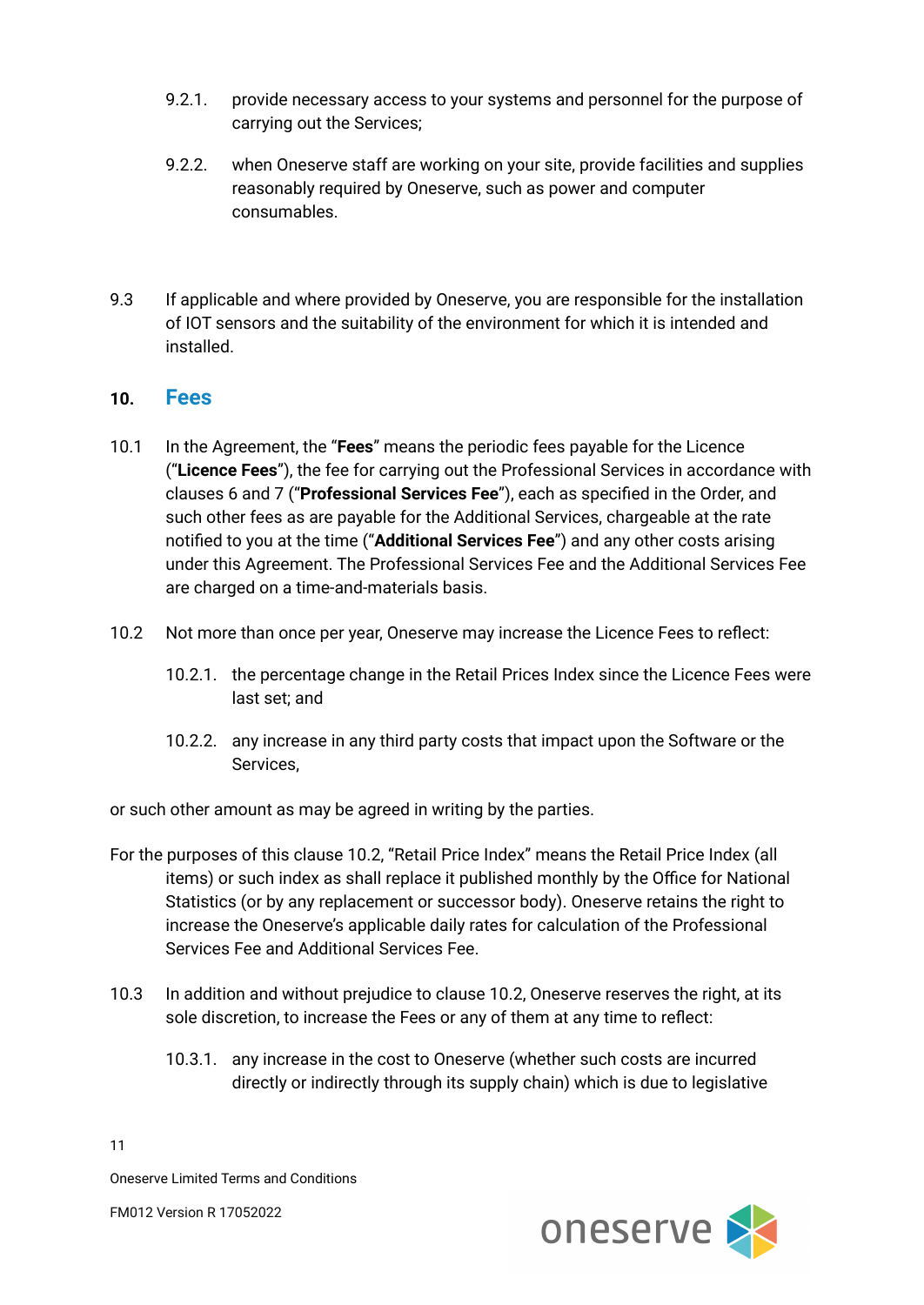changes or any quasi-government organisation or public body sanctioning or mandating an increase in the cost of relevant products or services;

- 10.3.2. any increase in the cost to Oneserve (whether such costs are incurred directly or indirectly through its supply chain) which is due to foreign currency fluctuations;
- 10.3.3. any increase in known costs or any new or additional costs within Oneserve's supply chain, such costs having been passed on to Oneserve by its own suppliers or service providers (including hosting and support service providers) or any one of them.
- 10.4 License fees are payable in advance and will be invoiced in accordance with the schedule set out in the Order Form.
- 10.5 All invoices are payable in accordance with the timescales set out in the Order or quotation
- 10.6 In carrying out the Services, Oneserve may charge you for reasonable out-of-pocket expenses at cost, on the production of reasonable evidence of expenditure. Where there is any necessary travel, then such travel will be charged on a time-and-materials basis.
- 10.7 You agree to pay the Fees specified in the Agreement. If you fail to pay any such Fees when due, then without prejudice to any other rights Oneserve may have, it may:
	- 10.7.1. terminate the Agreement by giving you not less than fourteen (14) days prior written notice to that effect; and/or
	- 10.7.2. suspend your use of the Software pending payment of all sums due; and/or
	- 10.7.3. charge interest at the annual rate of 4% over the Bank of England's base rate on the full amount due from the due date until receipt of full payment, before and after judgement. Such interest shall accrue on a daily basis and shall be payable by you immediately on demand.
- 10.8 If you dispute any invoice or other request for payment, you shall immediately notify Oneserve in writing clearly identifying the dispute. The parties shall negotiate in good faith to attempt to resolve the dispute promptly and provide all such evidence as may be reasonably necessary to verify the dispute. Where only part of an invoice is disputed, the undisputed amount shall be paid on the due date as set out in the payment terms.
- 10.9 All amounts stated in the Agreement shall be payable in pounds sterling and are stated exclusive of value added tax and all similar taxes and duties payable in respect

12

Oneserve Limited Terms and Conditions

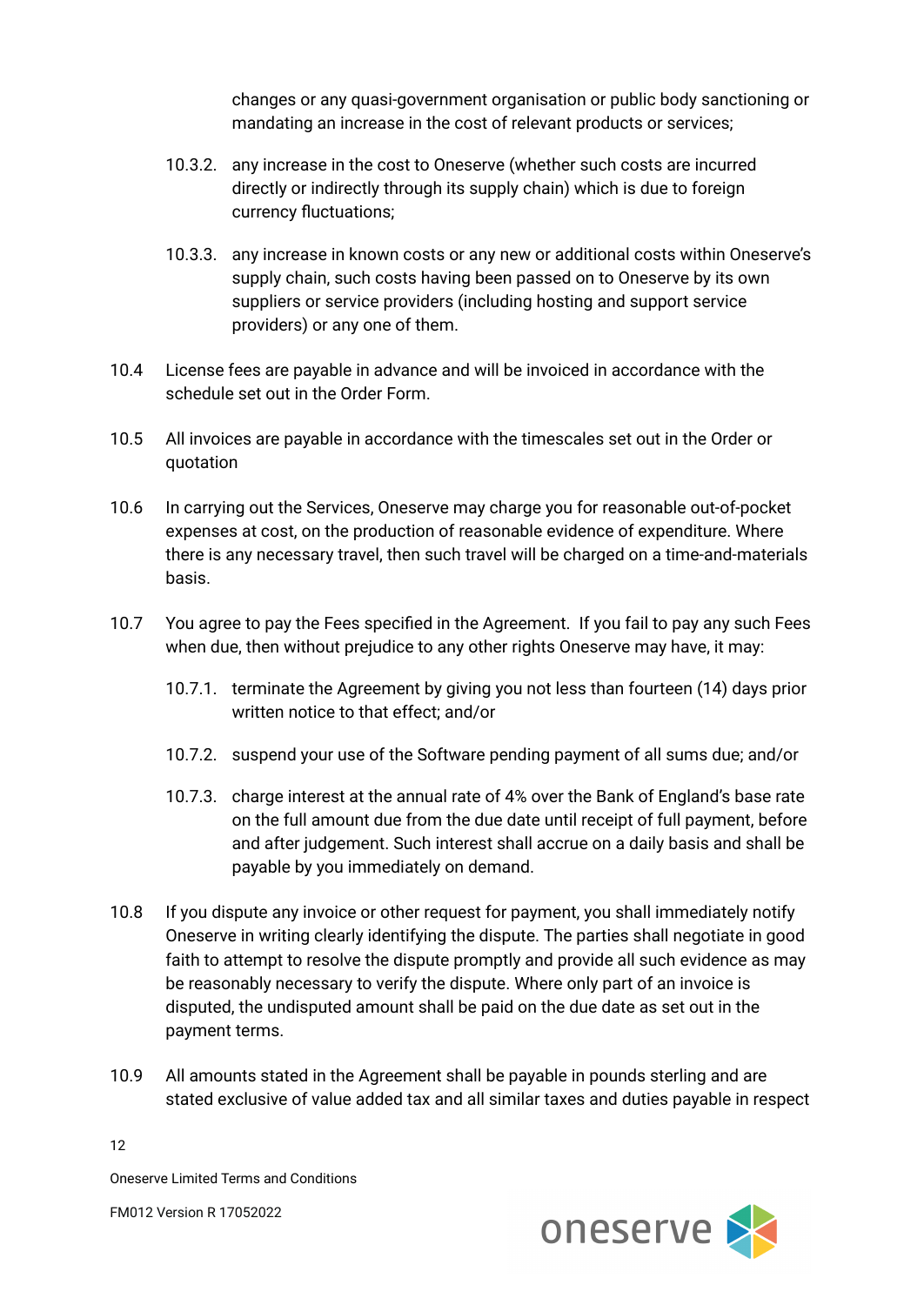of such amounts. All such amounts shall be subject to the addition of VAT, which you agree to pay.

#### **11. Change Control**

- 11.1 You may request a change to the Software or Specification Document or an Additional Service by raising a ticket. You shall ensure any person who requests such change has the authority to do so on your behalf. Any such changes will then be dealt with in accordance with the Oneserve standard Change Control Process and subject to these Terms.
- 11.2 For the avoidance of doubt, chargeable items are enhancements to, or new requests for but not limited to search views, reports, surveys, forms, documents, product functionality or major changes to configuration like new processes. Minor configuration changes and data loads will not usually be chargeable unless the estimated time to complete the work is greater than 15 minutes. All chargeable works will be quoted and both your approval and a purchase order are required in advance of any work being undertaken.

#### **12. Assignment**

- 12.1 You may not transfer or sub-licence any of your rights or obligations under the Agreement to any other person unless Oneserve gives its prior written consent, which it will not unreasonably withhold.
- 12.2 Oneserve may assign all its rights and obligations under this Agreement to any person which is its group undertaking (as defined at s.1161(5) Companies Act 2006) or as part of solvent reorganisation or sale of business and will give you notice of the assignment. Oneserve will not otherwise transfer the Agreement to another person without your consent, which you may not unreasonably withhold.
- 12.3 Oneserve may, without Customer consent, subcontract its rights and obligations in relation to delivery of Support Services and Professional Services to a nominated reseller or integration partner.

#### **13. Duration And Termination**

- 13.1 Unless terminated earlier under this clause 13, this Agreement shall continue in force for the initial period specified in the Order (the "**Initial Period**").
- 13.2 On the expiry of the Initial Period and on each anniversary thereof, this Agreement shall automatically renew for a further period of one year unless terminated by either party giving written notice to the other of termination not less than three months before such expiry of the Initial Period or anniversary thereof. On the expiry of the

13



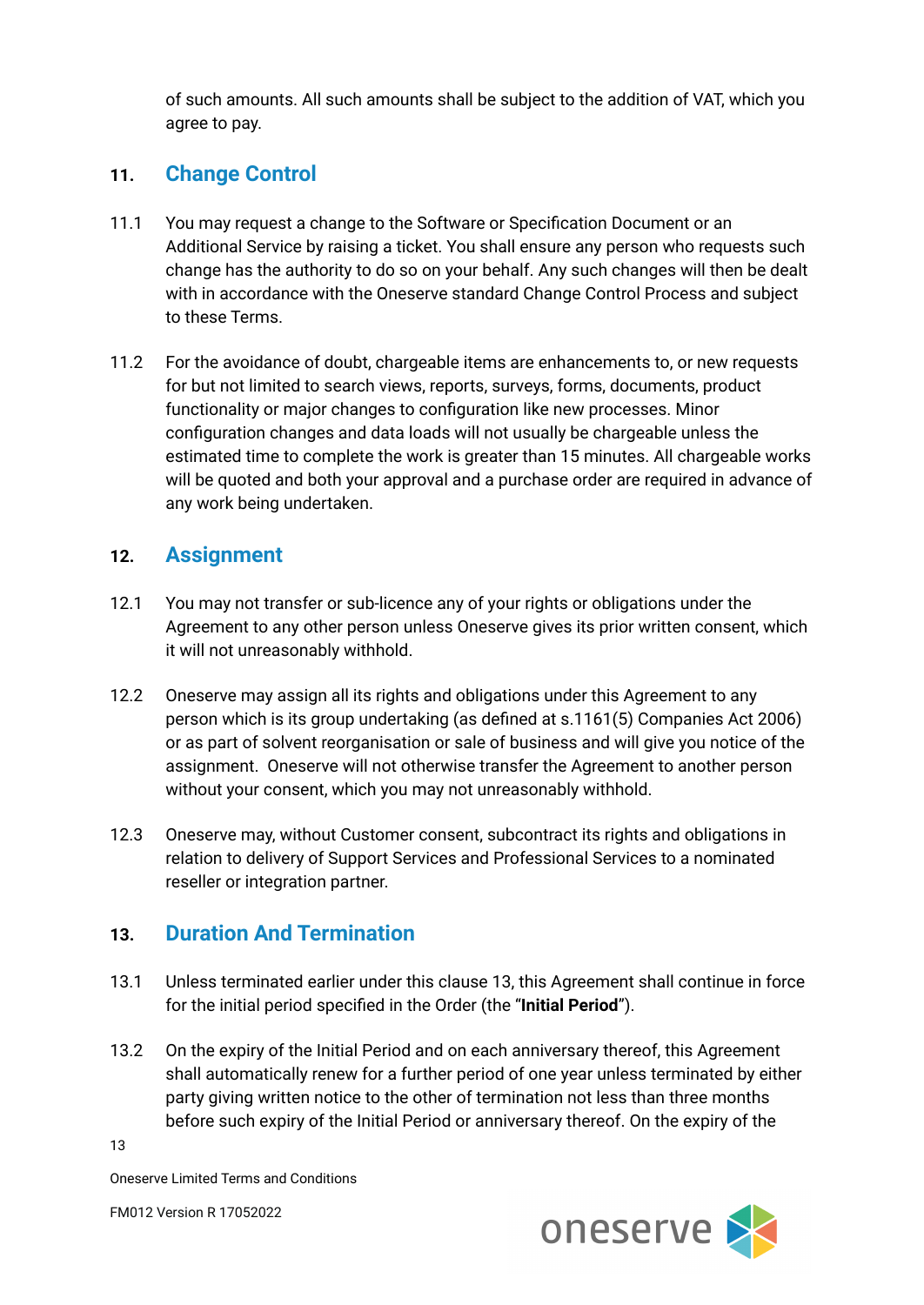initial period, the rates agreed in the initial Order will expire and will revert to the standard Oneserve rates.

- 13.3 If the parties are unable to agree to the Specification, either party shall be entitled to terminate this Agreement and the Order with immediate effect. Upon giving notice;
	- 13.3.1. the Customer shall pay all costs associated with producing the Specification;
	- 13.3.2. neither party shall have any further liability to the other in respect to the termination of this Agreement.
- **13.4** In this Agreement, any reference to "**Term**" means the duration of the Agreement as determined in accordance with clauses 13.1 and 13.2.
- 13.5 Either party may terminate the Agreement (without prejudice to its other rights and remedies) with immediate effect by written notice to the other party if:
	- 13.5.1. the other commits a material breach of this or any other associated agreement and, in the case of a material breach capable of remedy and directly concerning the Software or Services (other than non-payment), after providing thirty (30) days written notice to the other specifying the material breach and requiring its remedy and allowing an additional sixty (60) days to cure the breach; or
	- 13.5.2. the other becomes insolvent, unable to pay its debts as they fall due or the subject of a members' or creditors' arrangement or if bankruptcy, liquidation, winding up, administration, receivership or similar proceedings are commenced or issued by or against it, or if it is a partnership or trust, any of the above events occur in relation to all or any of its current partners or trustees or the partnership or trust as a whole.
- 13.6 Upon termination for any reason, you shall immediately cease using the Software, destroy or return to Oneserve all Client Software and supporting documentation and certify to Oneserve that you have done so. Oneserve reserves the right to remove any Client Software from your systems either remotely or by entering your premises to do so. Oneserve will provide reasonable assistance in returning your data to you by providing a single gratis Data Cut and copy of file system either by SFTP or encrypted on a removable data device provided by the Customer. Upon receiving notice, Oneserve will liaise with the Customer to arrange the transfer of their data. Once a date and the mechanism for providing the data has been established, the data will be returned and the system switched off. Data will be archived and can be requested or restored at a later date for a charge. This may take up to two weeks to restore. This facility would only be available for up to seven years following the date of termination.

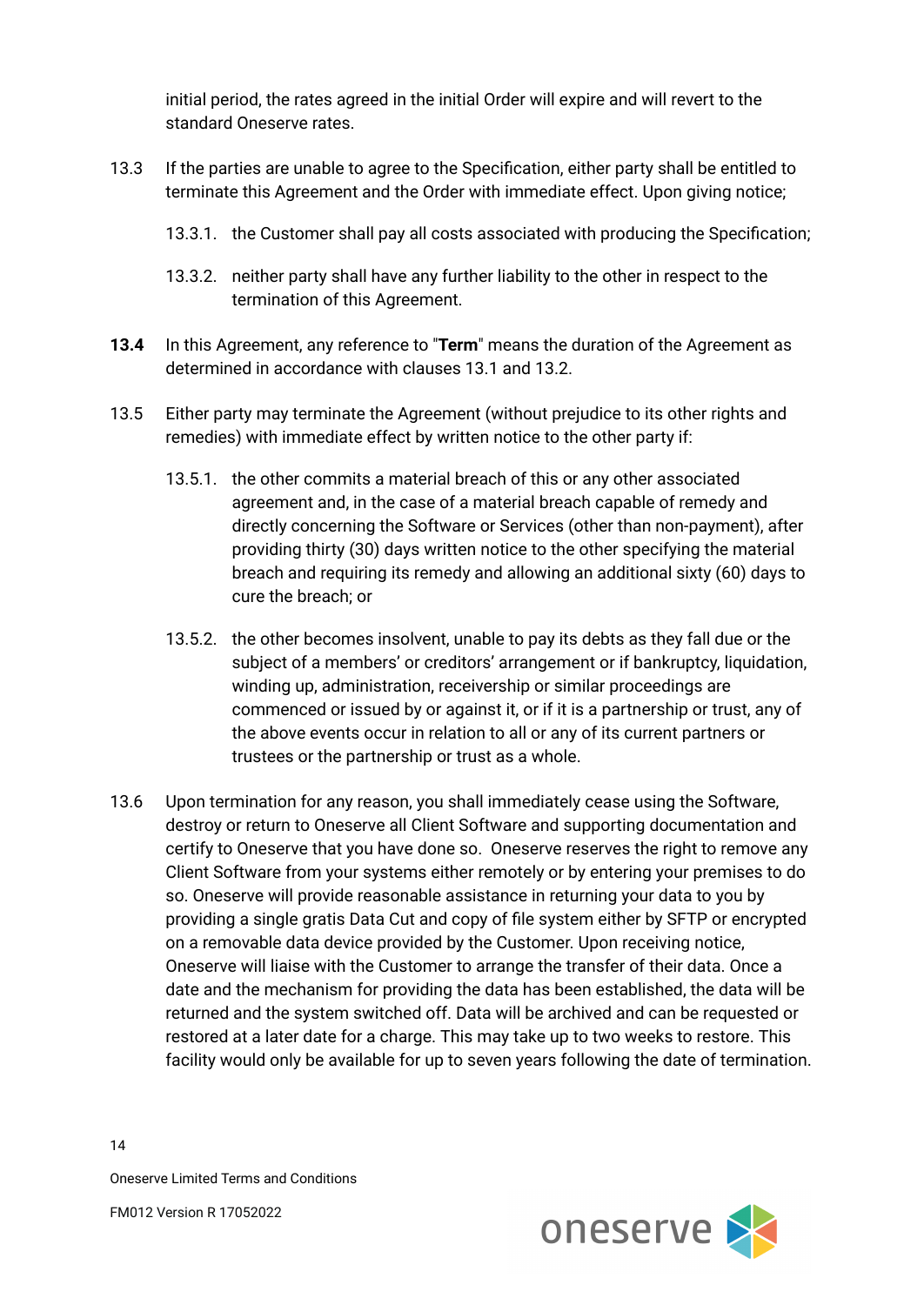- 13.7 In the event of any termination of the Agreement other than by you in accordance with its terms, then any Fees payable hereunder shall continue to be payable for the remainder of the term of the Agreement as at the date of such termination.
- 13.8 The parties shall have no further obligations or rights under the Agreement after the date of termination, without prejudice to any obligations or rights which have accrued to either party at the time of such termination save that clauses 4.6, 5.8, 13.6, 13.7, 14.2, 15, 16 and 17 and this clause 13.8 together with those other clauses the survival of which is necessary for the interpretation or enforcement of the Agreement, shall continue to have effect after the end of termination.

## **14. Warranties And Indemnity**

- 14.1 Oneserve warrants that it has title or authority to grant the licences in accordance with the Agreement and permit your use of the Software.
- 14.2 Subject to clause 15, Oneserve shall indemnify you from and against all claims, actions, proceedings, and all damages, losses, fines, judgements, demands, fees, costs and expenses (including legal fees and disbursements on a full indemnity basis) arising as a result of any action or claim of infringement of copyright, database, and software rights, trade and service marks or names, design rights, patents, rights to apply for any of them, and any other intellectual property rights of a third party arising from your use of the Software during the Licence Period in accordance with these Terms but excluding any materials that you provide or any data processed using the Software, provided that:
	- 14.2.1. Oneserve is given prompt notice of such claim;
	- 14.2.2. you provide information and reasonable co-operation to Oneserve in the defence and settlement of such claim;
	- 14.2.3. Oneserve is given sole authority to defend or settle the claim; and
	- 14.2.4. to the extent permitted to do so by law, you shall not make any admissions which may be prejudicial to the defence or settlement of any such claim.
- 14.3 Oneserve shall not in any circumstances have any liability pursuant to clause 14.2:
	- 14.3.1. caused or contributed to by your use of the Software in combination with software not supplied or approved in writing by Oneserve;
	- 14.3.2. based on use of any version of the Software other than the latest version supplied by Oneserve, if such claim could have been avoided by the use of such supplied version;

15



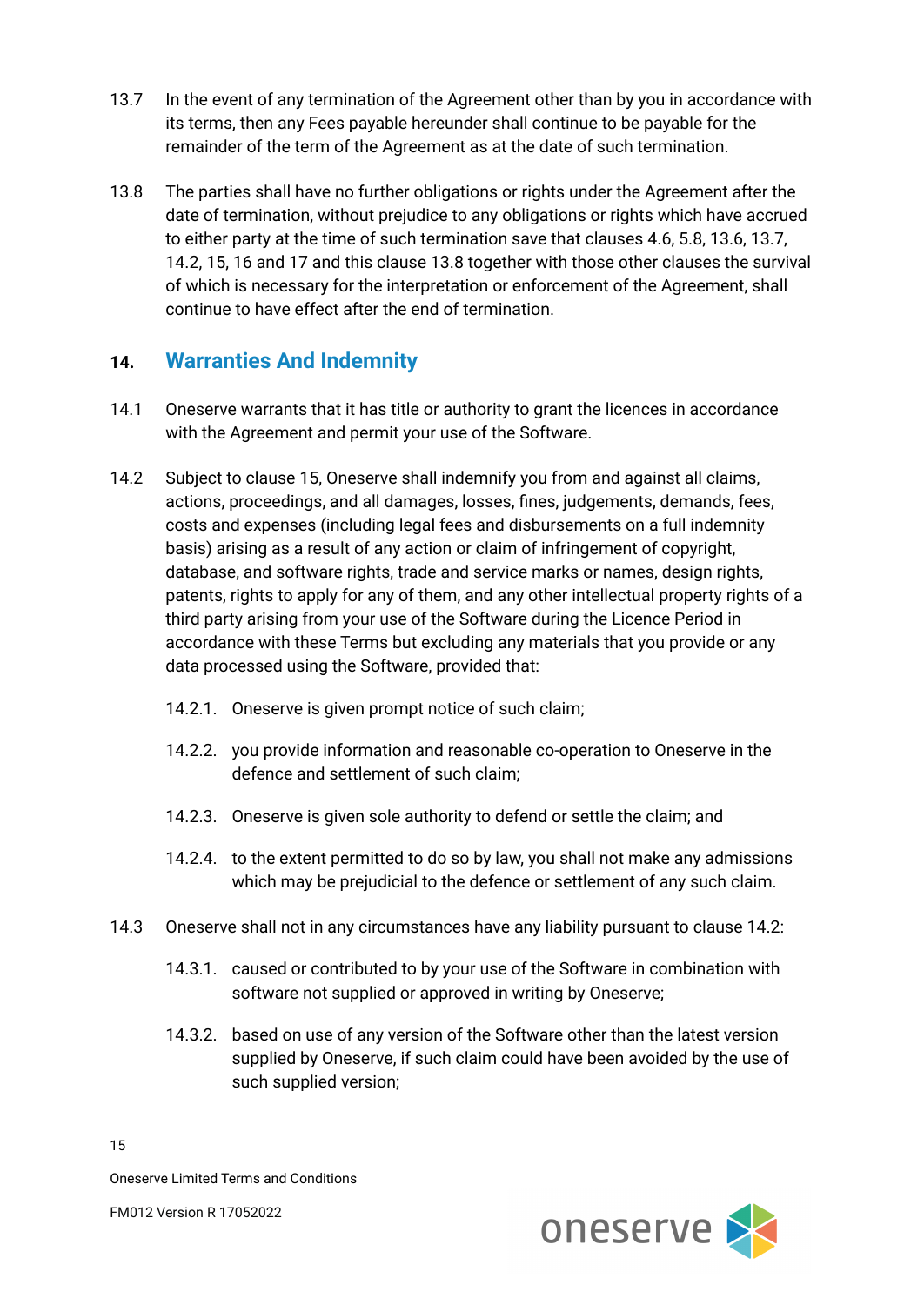- 14.3.3. where the claim for infringement arises in respect of a feature of the Software which was specified by you in the Specification Document; or
- 14.3.4. for the failure or incompatibility of equipment, property damage or incorrect data readings as a result of failed, damaged or incorrectly installed IoT sensors.
- 14.4 If use of the Software or receipt of the Support Services becomes, or in the opinion of qualified legal counsel is likely to become, the subject of any such claim, Oneserve may:
	- 14.4.1. replace all or part of the Software with functionally equivalent software without any charge to you;
	- 14.4.2. modify the Software as necessary to avoid such claim, provided that Software (as amended) functions in substantially the same way as before modification;
	- 14.4.3. procure for you a licence from the relevant claimant to continue using the Software.
- 14.5 If:
	- 14.5.1. use of the Software is determined in a court of law to be infringing;
	- 14.5.2. Oneserve is advised by a barrister of at least ten years' call that use or possession by you of the Software in accordance with these Terms is likely to constitute infringement of a third party's rights; or
	- 14.5.3. an injunction or similar order is granted in connection with a claim of the types referred to in clause 14.2 which prevents or restricts the use or possession by you of the Software in accordance with these Terms;
- and Oneserve is unable, after best efforts, to procure for you the right to continue using the Software or to provide you with functionally equivalent non-infringing software, the Agreement (including the Licence) will be terminated.
- 14.6 Nothing in this clause shall restrict or limit your general obligation at law to mitigate a loss it may suffer or incur as a result of an event that may give rise to a claim under this indemnity.
- 14.7 Oneserve further warrants that the Services will be provided with reasonable skill and care and that the Software and any equipment (at the time of delivery) provided by Oneserve will, in all material respects, match any description given to it by Oneserve. Your sole remedy for breach of this warranty will be the re-performance by us of any

16



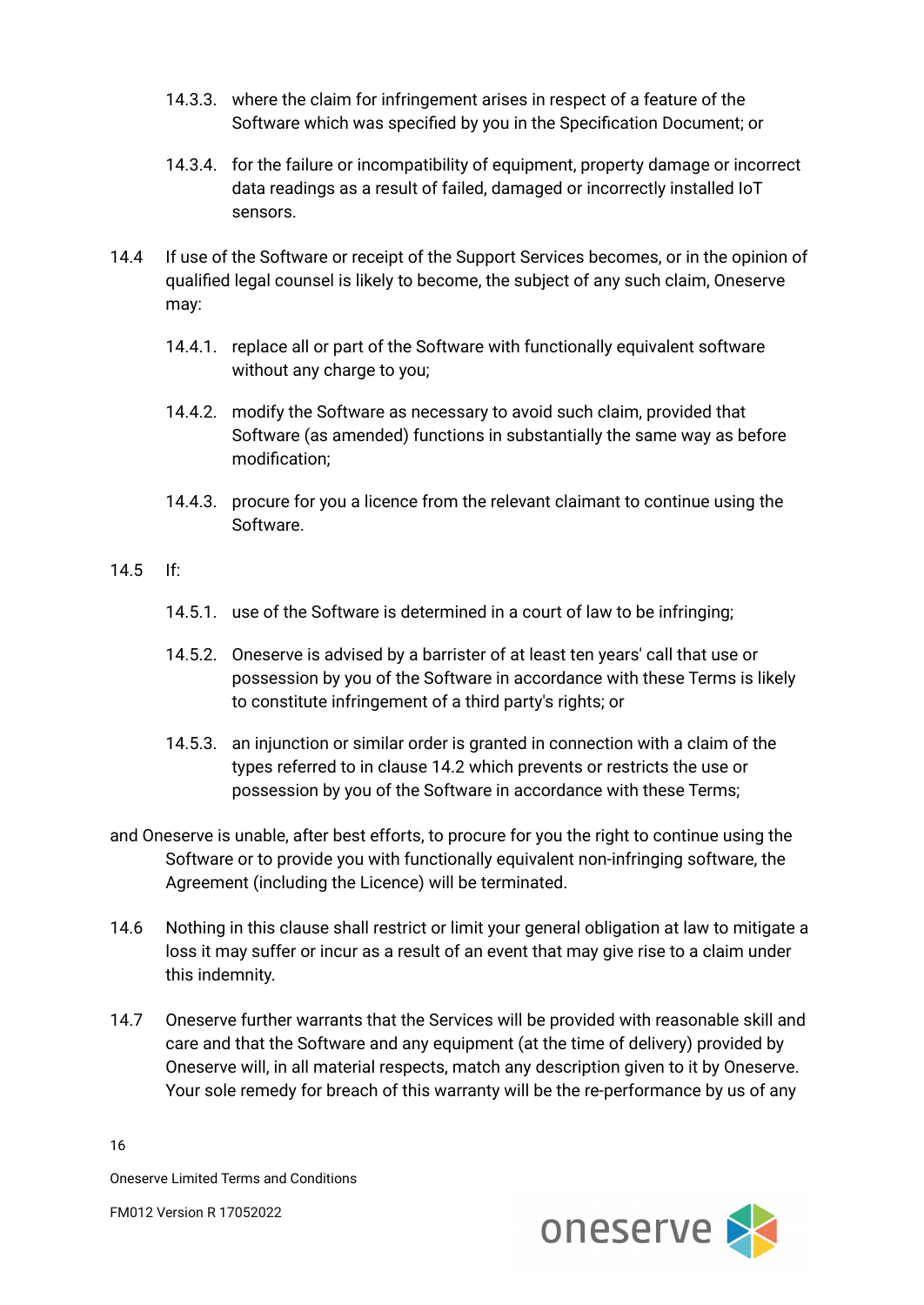defective Services and the repair or replacement of defective Software or equipment free of additional charge.

- 14.8 Oneserve will use reasonable endeavours to keep the Software in working order. If the Software is not working during Working Hours, Oneserve will use reasonable endeavours to reinstate it through the provision of support. Due to the nature of the internet, Oneserve cannot be responsible for any failure of telecommunications or other third party systems needed for use of the Software nor shall it be responsible for any other loss or damage resulting from the transfer of data over telecommunications networks and facilities, including the internet. Oneserve does not warrant that the Software will operate error-free or uninterrupted.
- **14.9** Oneserve will use reasonable endeavours to ensure that any anticipated go live date is met, but will not be liable for any delays, and time is not of the essence for these purposes.

#### **15. Liability**

- 15.1 No warranties, conditions or other terms, whether expressed or implied, including without limitation those relating to quality or fitness for a particular purpose, are made by Oneserve and all such terms are excluded, save as expressly set out in these Terms. The Software is made available on an "as is" basis. Subject to clause 15.3, in no event will Oneserve be liable to you or any other party whether in contract, tort (including negligence and breach of statutory duty howsoever arising), misrepresentation (whether innocent or negligent), restitution or otherwise:
	- 15.1.1. for any indirect or consequential loss; or
	- 15.1.2. any loss (whether direct or indirect) of profits, time, business, money, anticipated savings, contract, goodwill or data, or any failure to process data adequately or at all; and/or
	- 15.1.3. for any other loss relating to this Agreement, in a total aggregate amount exceeding a sum equal to the Fees received by Oneserve from you in relation thereto in the twelve months preceding the date on which such liability arose.
- 15.2 You must use the Software in accordance with all instructions relating to its use that Oneserve provides and you shall assume sole responsibility for results obtained from your use of the Software and any conclusions drawn from such use. Oneserve will not be liable, in contract, tort (including negligence and breach of statutory duty howsoever arising), misrepresentation (whether innocent or negligent), restitution or otherwise for any failure, defect, damage, loss or liability to the extent caused by:
	- 15.2.1. your failure to use the Software in accordance with those instructions;

oneserve

17

Oneserve Limited Terms and Conditions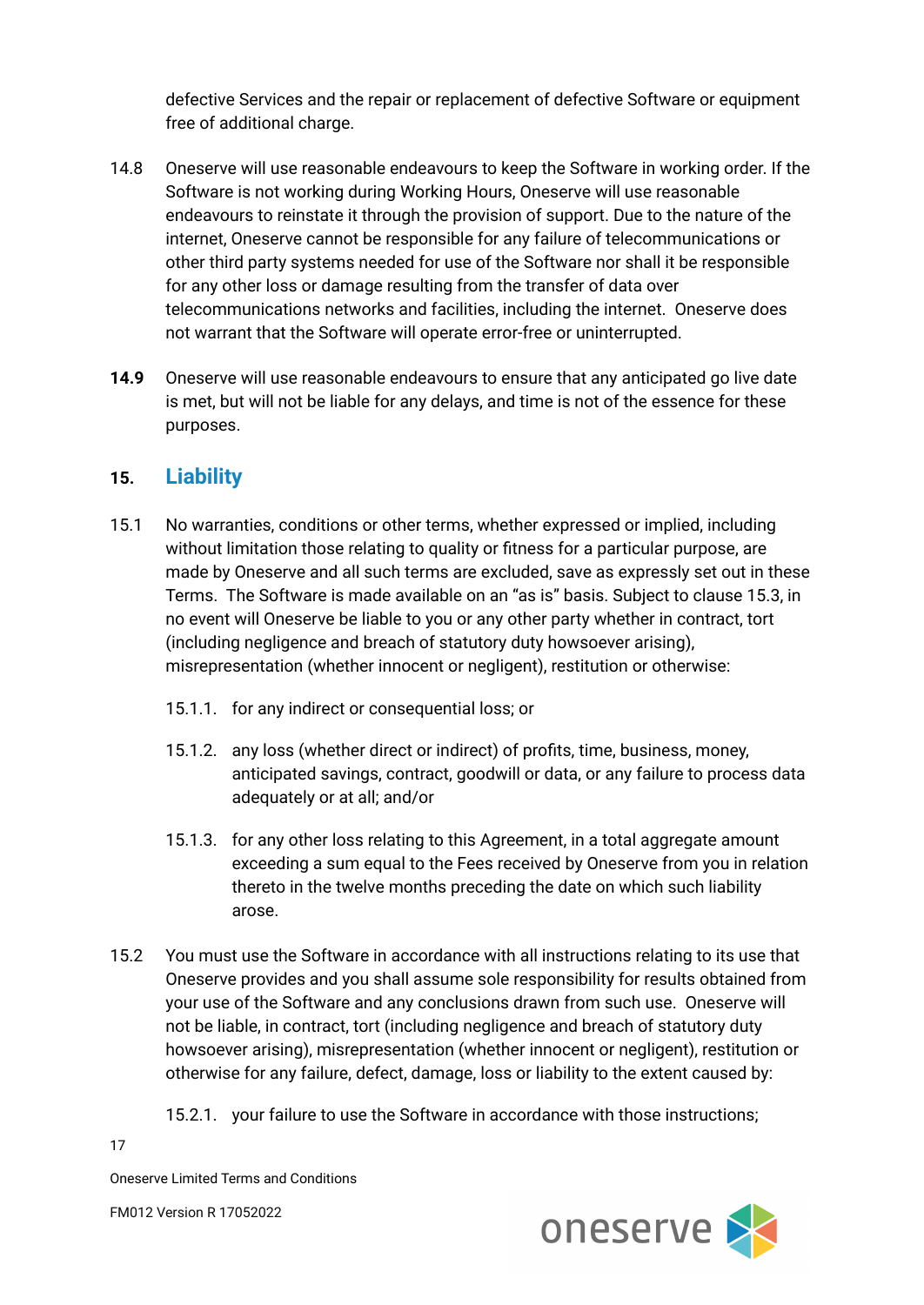- 15.2.2. your use of the Software beyond the scope authorised by these Terms;
- 15.2.3. your use of the Software in conjunction with equipment or software not supplied or authorised by Oneserve; and/or
- 15.2.4. any incorrect or inaccurate data stored or processed on the Software;
- 15.2.5. any attachments, documents or files uploaded that contain malicious content;
- 15.2.6. any incorrect, incompatible or old versions of operating systems or software used to run the Software;
- and Oneserve may charge at its normal rates for any support required as a result of any such failure or use.
- 15.3 The foregoing limitations upon liability shall not apply to any liability for:
	- 15.3.1. death or personal injury caused by the negligence of Oneserve;
	- 15.3.2. fraud or fraudulent misrepresentation;
	- 15.3.3. a breach of any obligations implied by section 12 of the Sale of Goods Act 1979 or section 2 of the Supply of Goods and Services Act 1982;
	- 15.3.4. liability under clause 14.2; or
	- 15.3.5. any matter for which it would be unlawful for the parties to exclude liability.
- 15.4 Oneserve's total aggregate liability in contract, tort (including negligence or breach of statutory duty), misrepresentation, restitution or otherwise, arising in connection with the performance or contemplated performance of the Agreement shall be limited to 100% of the total Fees paid or payable by the Customer to Oneserve in the 12 months period immediately preceding the date of the incident giving rise to the liability.
- 15.5 The parties agree that, given the nature of the Agreement, the above limitations are fair and reasonable.

#### **16. Intellectual Property**

16.1 You acknowledge and agree that you hereby acquire only the right to use the Software and, subject to your rights to Customer Data in accordance with clause 5.1, Oneserve or its licensors (as the case may be) own all copyright, database, and software rights, trade and service marks or names, design rights, patents, rights to apply for any of them, and any other intellectual property rights, in all jurisdictions, relating to the

18



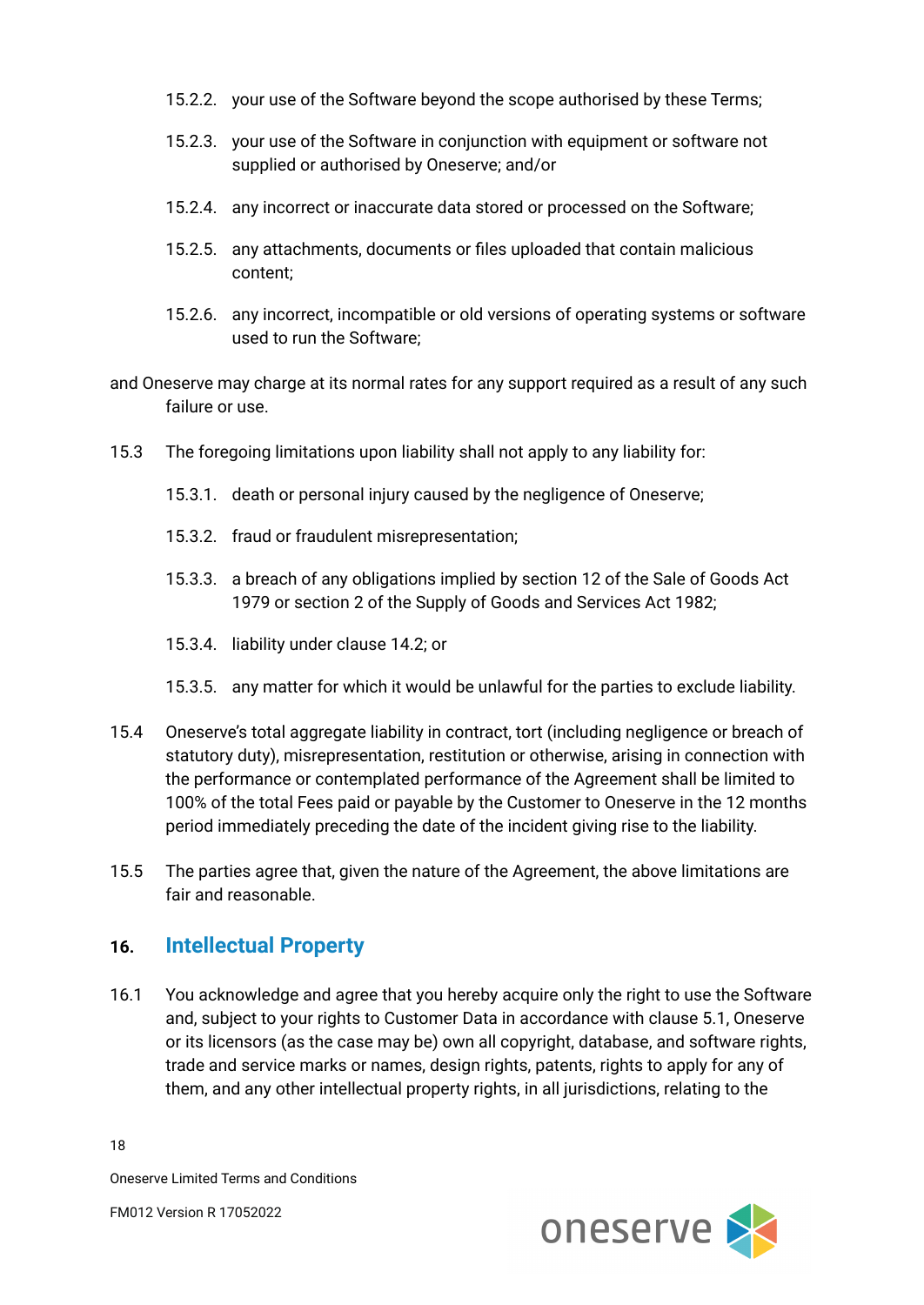Software and all developments to it. Oneserve reserves the right to grant licences to use the Software to third parties.

16.2 You will not do anything to alter or remove any of Oneserve's trademarks, copyright notices or other markings from any aspect of the Software or materials supplied to you.

#### **17. Confidentiality And Publicity**

- 17.1 Neither party shall disclose to another person or use for any purpose other than the performance of the Agreement any information obtained from the other which is of a confidential nature or marked as confidential. In particular, but without limitation, you will not disclose to any other person, or use for any other purpose, any of the knowhow, structures, code or other information relating to the Software.
- 17.2 The restriction at clause 17.1 shall not apply to information that:
	- 17.2.1. is already in the public domain other than through the act or omission of a party to the Agreement;
	- 17.2.2. was in the other party's lawful possession prior to the disclosure;
	- 17.2.3. is lawfully disclosed to the receiving party by a third party without restriction on disclosure;
	- 17.2.4. is required to be disclosed by law, by any court of competent jurisdiction or by any regulatory or administrative body, provided that the party subject to such requirement to disclose gives the other prompt written notice of the requirement, to the extent it is permitted to do so by law.
- 17.3 Subject to compliance with this clause 17, Oneserve may disclose the existence, but not the content, of the Agreement to its clients and prospective clients and in its publicity and marketing materials and reference sites as an indication of its experience.

## **18. Force Majeure**

If circumstances beyond the reasonable control of the parties (including, but not limited to Acts of God, severe weather, strikes, telecommunications or other service failures or natural disasters) temporarily make it impossible for either or both of them to perform their obligations under the Agreement, then the obligations of the parties will be temporarily suspended during the force majeure period to such extent as is reasonable in the circumstances and they will not be liable to the other party to that extent. You will not be liable to pay fees in respect of any period of suspension under this clause.

19



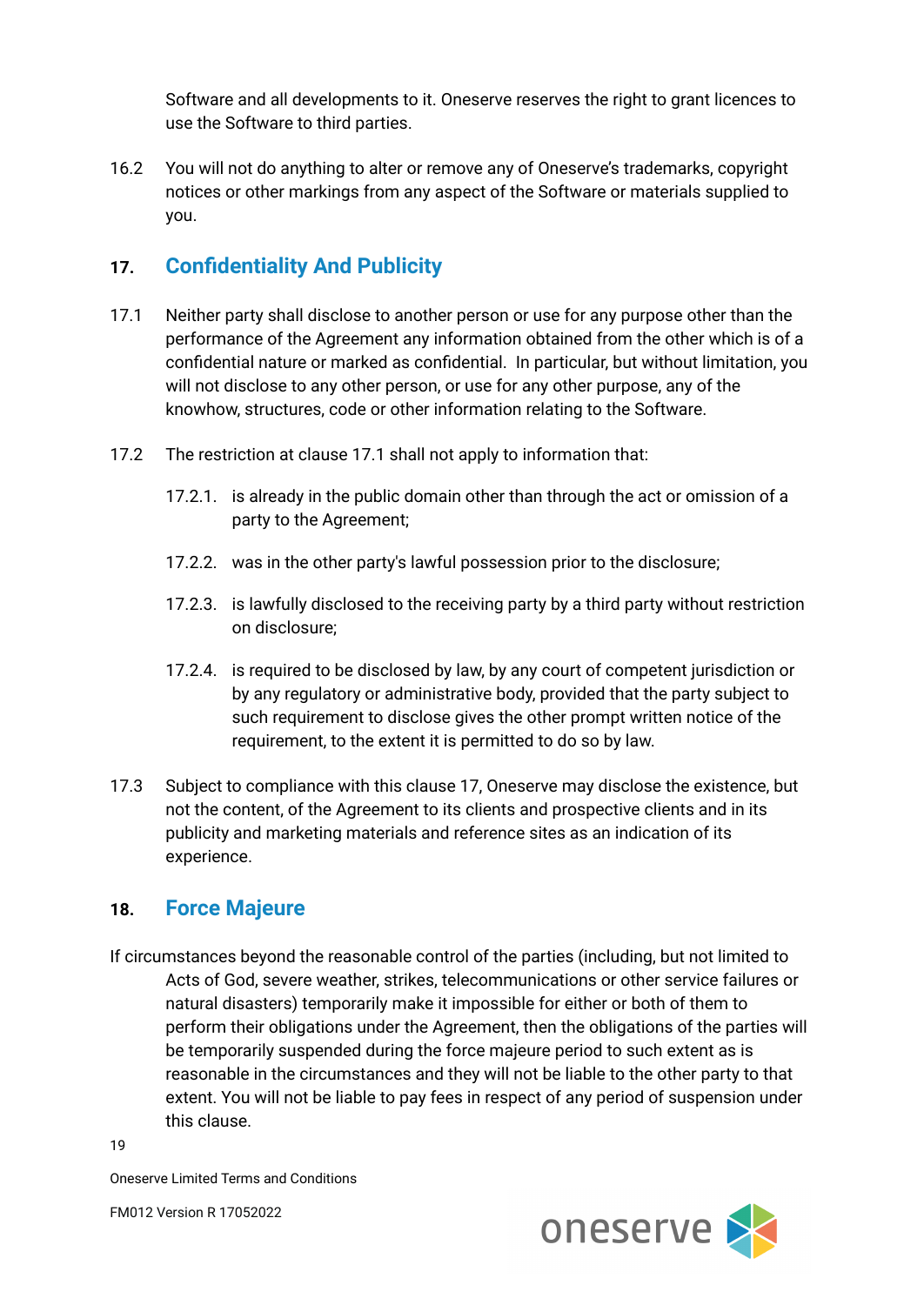#### **19. General**

- 19.1 Any notice to be given under the Agreement shall be delivered or sent to the relevant party's registered office, or such other address as is notified for this purpose, by hand or by registered post or by fax to the number stated in the Order, in each case for the attention of the party's Company Secretary or Financial Director. Notices will be deemed received on the working day following delivery by hand, two working days after posting and upon evidenced successful completion of transmission by fax. For the avoidance of doubt, notice given under the Agreement shall not be validly served if sent by email.
- 19.2 In these Terms (except where the context otherwise requires) a reference to "**writing**" does not include email.
- 19.3 The Agreement constitutes the whole agreement between the parties and supersedes all previous agreements between the parties relating to its subject matter. Each party acknowledges that, in entering into the Agreement, it has not relied on, and shall have no right or remedy in respect of, any statement, representation, assurance or warranty (whether made negligently or innocently) other than as expressly set out in the Agreement. Nothing in this clause shall limit or exclude any liability for fraud.
- 19.4 Subject to any changes notified in accordance with clause 11, no amendment or variation of the Agreement shall be effective unless it is in writing and signed by the parties (or their authorised representatives).
- 19.5 No failure or delay by a party to exercise any right or remedy provided under these Terms or by law shall constitute a waiver of that or any other right or remedy, nor shall it preclude or restrict the further exercise of that or any other right or remedy. No single or partial exercise of such right or remedy shall preclude or restrict the further exercise of that or any other right or remedy.
- 19.6 If any provision of these Terms shall be found by any court or administrative body of competent jurisdiction to be invalid or unenforceable, such invalidity or unenforceability shall not affect the other provisions of these Terms which shall remain in full force and effect.
- 19.7 Nothing in these Terms is intended to, or shall be deemed to, establish any partnership or joint venture between any of the parties, constitute any party the agent of another party, nor authorise any party to make or enter into any commitments for or on behalf of any other party.
- 19.8 A person who is not a party to the Agreement has no right under the Agreements (Rights of Third Parties) Act 1999 to rely upon or enforce any term of the Agreement

oneserve

20

Oneserve Limited Terms and Conditions FM012 Version R 17052022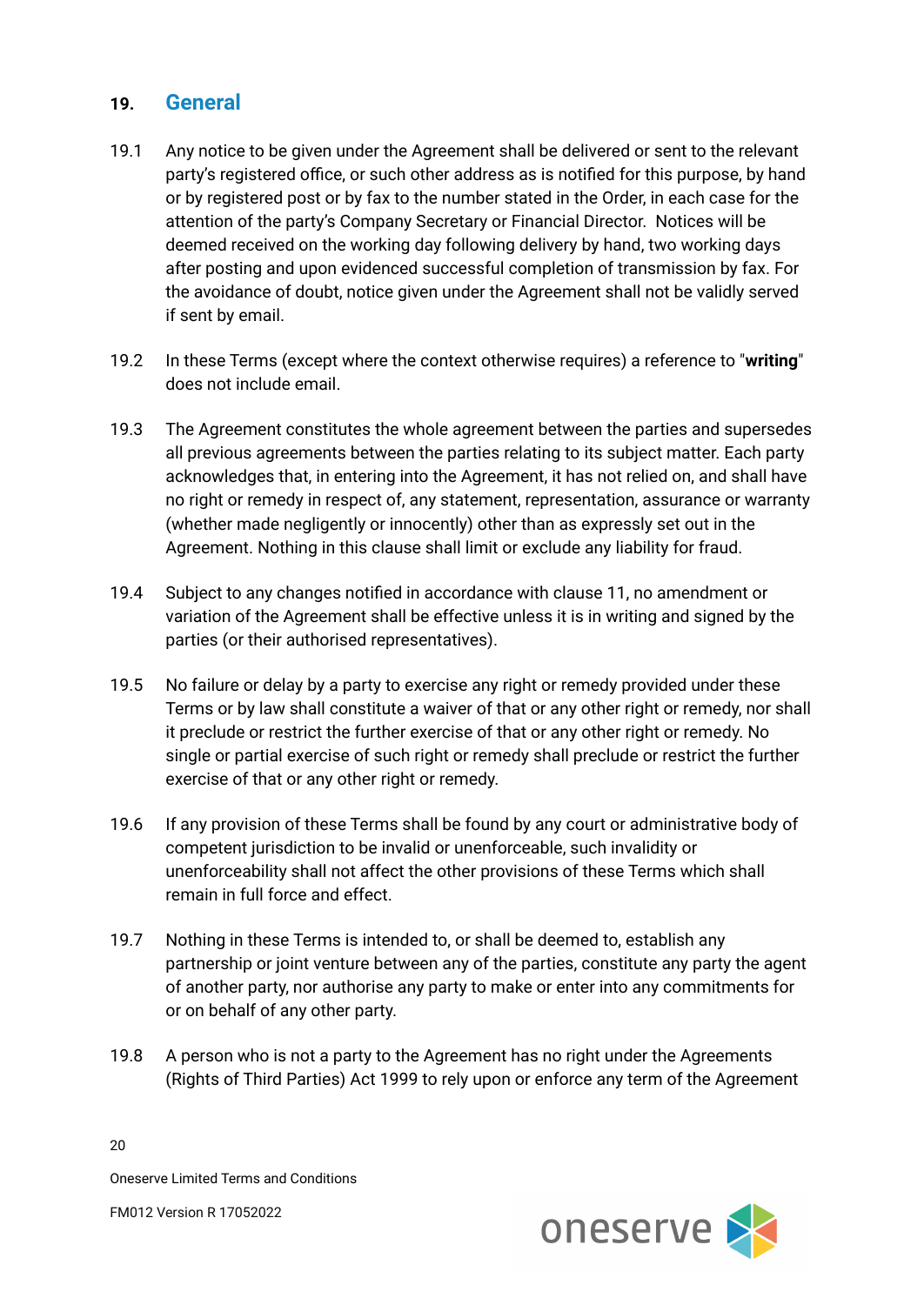but this does not affect any right or remedy of a third party which exists or is available apart from that Act.

19.9 The Agreement shall be governed and construed in accordance with English law and you hereby submit to the exclusive jurisdiction of the English Courts in connection with the determination of all disputes arising under the Agreement.



21